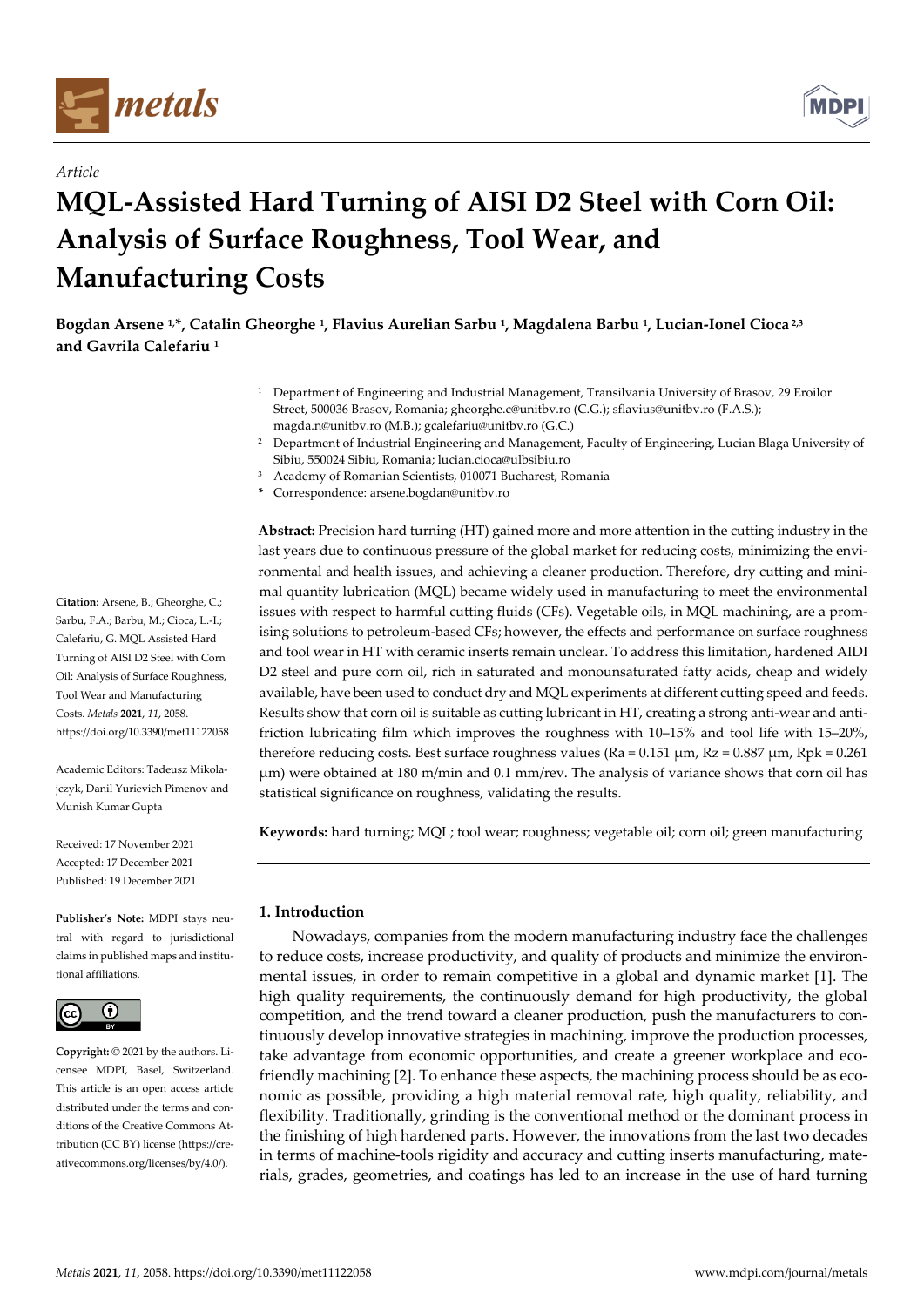(HT) instead grinding [3]. HT became a widely spread cutting technology for both roughing and finishing of revolution parts made by hardened steel with a hardness higher than 55 HRC, in many industries, e.g., automotive, bearings, dies, gears, and shafts, due to the numerous advantages it takes compared to grinding from an economic, technological, and environmental point of view. Viewed as a sustainable and attractive alternative to grinding, more environmentally and human-friendly manufacturing processes such as precision hard turning are able to yield a high quality machined surface and offer many benefits to manufactures in the context of higher flexibility, material removal rate, lower setup and cycle time, and lower costs [4]. Surface quality in finishing operation is recognized as main indicator for accepting parts; therefore, reducing values of roughness in an economic way is an important task [5,6]. In order to have stability and efficiency in a hard turning process, special cutting inserts are used. Therefore, the materials meeting the tough requirements of hard turning are ceramics and cubic boron nitride (CBN) [7]. Ceramics, having the major advantage against CBN in terms of cost, are known for they high hardness, high wear resistance, high hot hardness, excellent chemical stability, and low mechanical shock resistance [8]. To increase their fracture toughness, other materials, e.g., titanium nitride (TiN), titanium carbide (TiC), or titanium carbonitride (TiCN), are added in their composition, resulting in mixed ceramics [9]. Since the economical aspect of the manufacturing cannot be ignored, the tool cost is of high interest. Therefore, tool life in terms of tool wear must be regarded [10]. The strength of the parts, heat generated in cutting zone, high cutting forces, and low thermal conductivity causes difficulties in machinability and lead to severe wear and surface integrity issues [11]. Severe tool wear leads to low quality, failure, scrap, and breakdown and therefore should be controlled and reduced in order to maintain a stable and reliable process and enhance productivity [12]. The control of wear, the reduction of friction, of temperature in the cutting zone and cutting forces is achieved through cutting fluids (CFs) [13]. Doubtless, the CFs are improving tool life and surface quality [14]. However, CFs, also known metal working fluids (MWFs), represent over 10% of production costs [15,16]. Being an essential constituent for improving machinability, CFs ensure cooling, lubrications, and process stability and provide lower tool wear, better surface integrity, and higher accuracy [17,18]. However, even if the MWFs are necessary and indispensable in many machining sectors, the environmental, costs, and health concerns will restrict this method in the future by regulations and laws [19,20]. Since the early 1990s, considerable efforts have been made to completely eliminate MWFs and many green cutting lubrication techniques have been proposed, e.g., dry cutting, self-lubricating tools, or MQL [20,21]. The MQL technique is a cooling and lubricating technique which consists of spraying a small amount of oil directly in the cutting zone at a flow rate between 10 and 200 milliliter/hour (mL/h) [17,21]. Practically, it uses atomized micro-droplets that can penetrate the cutting zone more effectively to achieve lubrication [20,22]. The technique merges the sustainability with productivity growth and was proposed as a viable alternative to flood cooling, as a solution to environment issues and professional risks, and has shown over time many advantages, e.g., lower costs with CFs, energy, tools, and equipment, flexibility in machine relocation, a healthier workplace, higher quality of products, and productivity growth [10,23]. Meanwhile, MQL gained more and more attention and quickly became a global sustainable solution. Nevertheless, conventional CFs are mineral oil based and the substitution is mandatory. Having better biodegradable and toxicity properties than petroleum or chemical-based oils which cause severe pollution, the vegetable oils gained popularity and have vast potential for many application as green cutting fluid (GCF) [24,25]. Vegetable oils are a feasible and promising alternative to mineral, synthetic, and semi-synthetic oils based on MWF, which are harmful for both worker and environment. Vegetable oils, due to their environmental friendly characteristics, e.g., low toxicity, biodegradability, and renewability, and proprieties useful in cutting, e.g., high flash point and viscosity, excellent lubrication capacity, low volatility, relatively low cost, have ecologic and economic benefits and cleaner and sustainable manufacturing. In addition, vegetable oils create a thick strong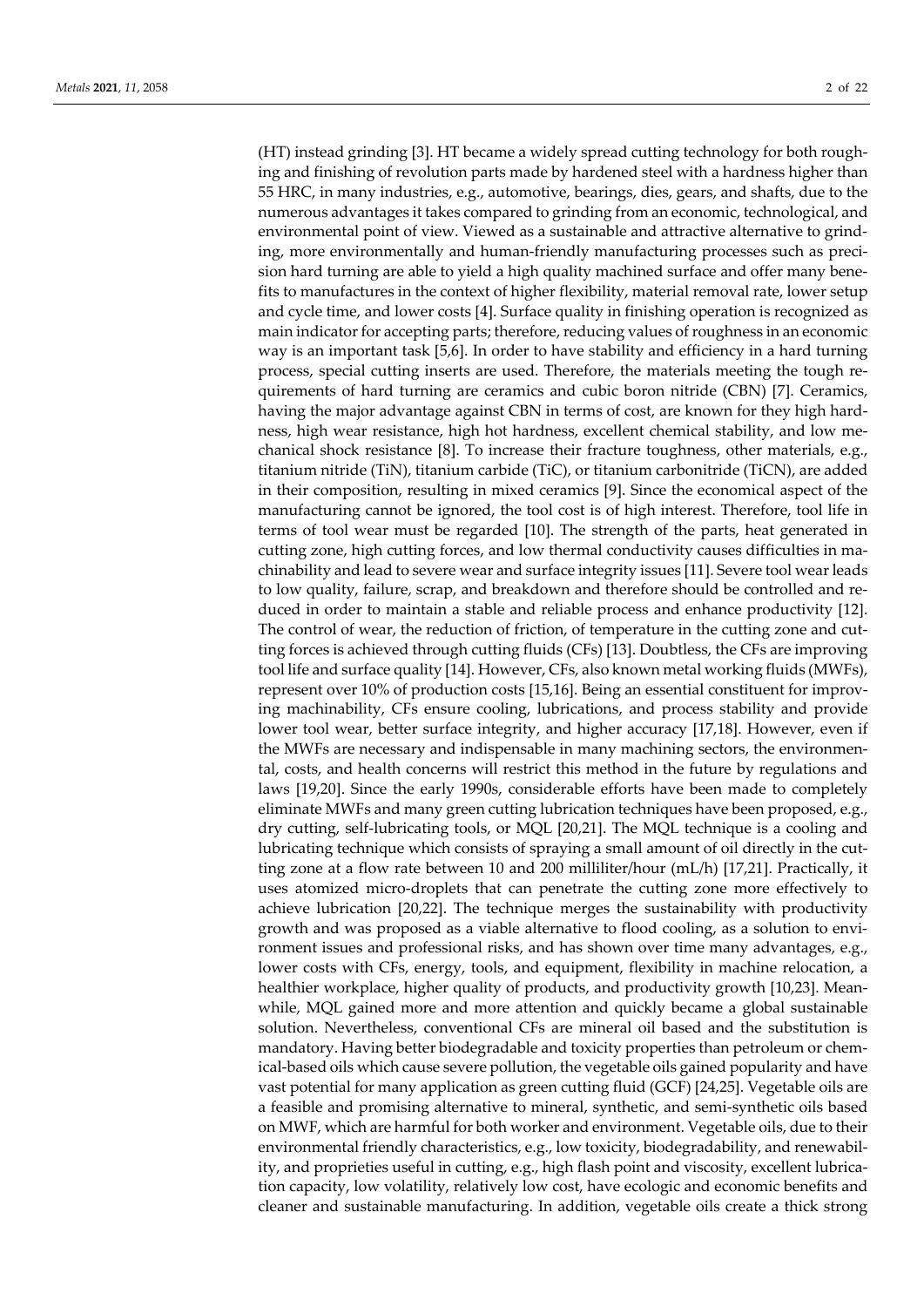film which cools the machining zone, reduce friction coefficient, cutting forces, tool wear, and heat generation [26,27]. Since many differences in physicochemical properties of different vegetable oils exist [20], the state of the art present a variety of research involving vegetable oils in machining, e.g., cotton seed [25,28,29], coconut [30–37], soybean [31,33,38,39], canola [31,36,37,40], castor [41–44], palm [43,45–47], groundnut oil [33,43], and sunflower [39,42,44].

The wide use of vegetable oils and associated benefits led to new approaches in manufacturing as green manufacturing. This is an essential component for sustainability [17,48]. According to Maruthi and Rashmi [49], green manufacturing "is a philosophy rather than a standard or a process" which aims to "minimizes waste and pollution through product and process design" with the main objective of sustainability [49]. Sustainability becomes an important strategy for the business environment, which drives innovation, aiming at energy and resource savings, alignment with legal regulations and customer requirements and gaining competitive advantage [50]. Therefore, green manufacturing is beneficial not only for the environment but also for the business environment [17,50].

## *1.1. Approach toward Green Manufacturing*

Green manufacturing refers to methods and techniques for reducing costs and environmental impact [16], for creating safe and clean work-places [51], for reducing harmful emissions, for minimizing and eliminating wasteful consumption of resources, and to recycle as much as possible [17,49]. In manufacturing, the cutting processes are resourceintensive and therefore concerns and future research in green processing should focus on the main elements leading to the implementation of green manufacturing, such as energy efficient machine tools, recyclable cutting tools, environmentally friendly and biodegradable lubricants, and renewable energy sources [52]. Green cutting is becoming increasingly popular due to environmental safety and occupational health concerns [53]. It involves an approach that does not use the traditional flood cooling. Classic cutting fluids contain chemicals that are dangerous and harmful for the human body, such as biocides (used to control the growth of microorganisms and bacteria) [54,55], chlorine, sulphur, and phosphorus [56], which can cause irritation of skin and eyes, odors and others [51]. The traditional lubricating method used in cutting, i.e., flood cooling with classical CFs, is harmful both for the environment and employee health [57]. These liquids can cause health problems and important environmental damage. Adverse health effects can occur mainly due to the evaporation of liquids produced by high temperatures in the cutting area, producing aerosols with a particle size between 0.1 and 10 microns (μm). Inhalation of toxic elements stored in these liquids can cause serious problems in the eyes, nose, and airways. Vegetable oils are biodegradable in nature and generally have a higher molecular weight than mineral oils, which gives them superior lubricating properties. Most of the vegetable oils consist primarily of triacylglycerides which have molecular structure with three long chain fatty acids [9,20]. This structure and the high content of saturated and monounsaturated fatty acids provide a high strength and dense lubricant film that interact strongly with metallic surfaces, reducing wear and friction and making them suitable for MQL [20,34]. The film is formed due to physical and chemical adsorptions of the vegetable oil molecules and metal surface [28]. Vegetable oils have the status of "environmentally friendly" in terms of biodegradability, renewability, and efficiency in cutting operations [18], are much less toxic to the environment and humans [15,58], and lead to decreasing of costs for waste treatment due to high biodegradability [58]. They also have excellent lubricating and biodegradation properties, good temperature-viscosity index, low volatility [59], and can bring significant process improvements compared to mineral oils [15]. These oils have been found as a promising alternative, as CFs, to mineral or synthetic oils and emulsions due to their environmental characteristics and are used by many industries for the development of biodegradable lubricants for various applications [24,26]. The research carried out in this paper confirms this statement and brings concrete experimental results in this regard.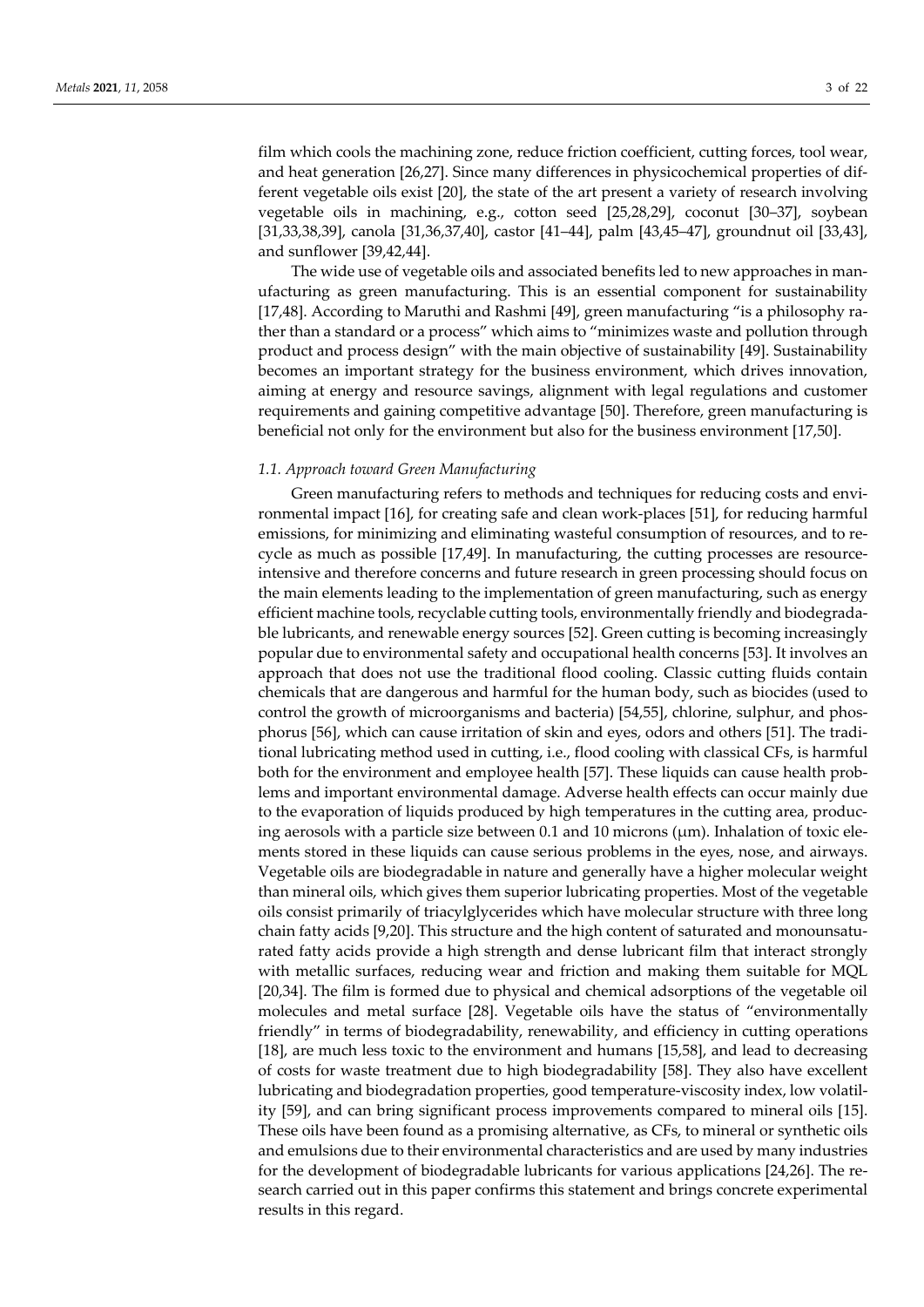## *1.2. Brief Review Regarding Use of Vegetable Oils in Machining*

The state of the art in MQL-assisted hard turning presents few researches regarding usage of vegetable oils as cutting fluids. Chinchanikar et al. [30] investigated the effect of cooling medium on surface roughness in hard turning of AISI 52100 (60–62 HRC) with water-based and coconut oil-based CFs. They used a coated carbide inserts and found that coconut oil produced lowers value of arithmetical mean roughness (Ra) specially at a cutting speed (Vc) between 160 and 200 m/min and depth of cut greater than 0.3 mm. At cutting speed lower than 160 m/min, dry turning was superior and the best surface roughness (Ra ≈ 0.5 μm) achieved also in dry. Gunjal and Patil [31] experimentally studied the hard turning of AISI4340 (52–54 HRC) using vegetable oil-based CF under MQL, with coated carbide inserts. Canola oil, coconut oil, and soybean oil were used in experiments at an air pressure of 6 bar and fluid flow rate of 50 mL/h and the results showed that canola oil provided best results in terms of tool wear and tool life at cutting speed of 200 and 220 m/min, while at 240 m/min all three oils led to same tool life. However, the tools life was rather small (3–9 min). Xavior and Adithan [32] analyzed the influence of coconut oil, on surface roughness and tool wear when turning AISI 304 steel with carbide insert, compared with soluble an straight oil and noticed that the coconut oil led to lower values of both. Feed was found to be most influencing factor on surface roughness with about 64% contribution followed by type of fluid and depth of cut with about 14%. Ghuge and Mahalle [33] investigated the MQL (50 mL/h) turning of AISI 4130 with carbide insert, many types of vegetable, i.e., soybean, sunflower, coconut, and groundnut, dry and flood cooling, and reported that vegetable oil-assisted MQL provides lower cutting temperature and better surface roughness compared with dry and flood cooling. The best performance was achieved with soybean oil. Ananda Ghatge et al. [35] studied the performance of coconut and neem oils in comparison with mineral oil in turning of AISI 2205 duplex stainless steels (32 HRC) at different cutting parameters and found that both vegetable oilbased cutting fluids are superior to mineral cutting fluid in terms of surface roughness an temperature. Padmini et al. [36] compared under MQL condition the canola and coconut oil, pure and with nanoparticles, with dry and conventional cutting fluid in turning of AISI 1040 steel (30 HRC). Main cutting force, cutting temperature, tool wear and surface roughness were improved in MQL with vegetable oil; the coconut oil was found superior to canola oil. Padmini et al. [37] investigated the machining performance of pure coconut, sesame oil, and canola oil compared with dry, conventional cutting fluid and nanofluids (fluid with inclusion of nanoparticle, e.g., molybdenum di sulphide, copper, alumina-oxide, or graphene added in a certain percentage), in turning of AISI 1040. The performance of pure oils was lower compared with nanofluids; however, in terms of cutting temperature and main cutting force, better results were obtained when vegetable oils were used compared to dry cutting or with conventional fluid. Raj et al. [38] found that the soybean oil lead to lower cutting forces in MQL turning of AISI 4340 (45 HRC) compare with flood cooling even is vegetable or mineral oil flood cooling. Ghuge and Mahalle [39] analyzed the MQL (50 mL/h) turning of 4130 with uncoated brazed carbide tool and with soybean oil, sunflower oil, and mineral-based cutting fluid and found that the use of vegetable oils have led to lower cutting force and power consumption with 7–9%. Belluco and De Chiffre [40] analyzed the influence of rapeseed oil in drilling austenitic stainless steel 316L compared with commercial mineral oil-based under flood conditions. They used also some formulated oils containing rapeseed oil, ester oil, and meadow foam oil with sulphur and phosphor additives and found that all formulated oils and the simple rapeseed oil produced better results than the mineral reference oil in terms of tool life, thrust force, corner wear, and chip tangling around the tool. Elmunafi et al. [41] conducted experiments to establish the influence of castor oil on surface roughness, forces and tool wear compared with dry turning of AISI 420 stainless steel (46–48 HRC) and shown that working under MQL with 50 mL/h flow rate, 5 bar air pressure and vegetable oil, the values obtained were improved. The Ra values obtained are in range 0.3–0.4 μm. Pereira et al. [42] tried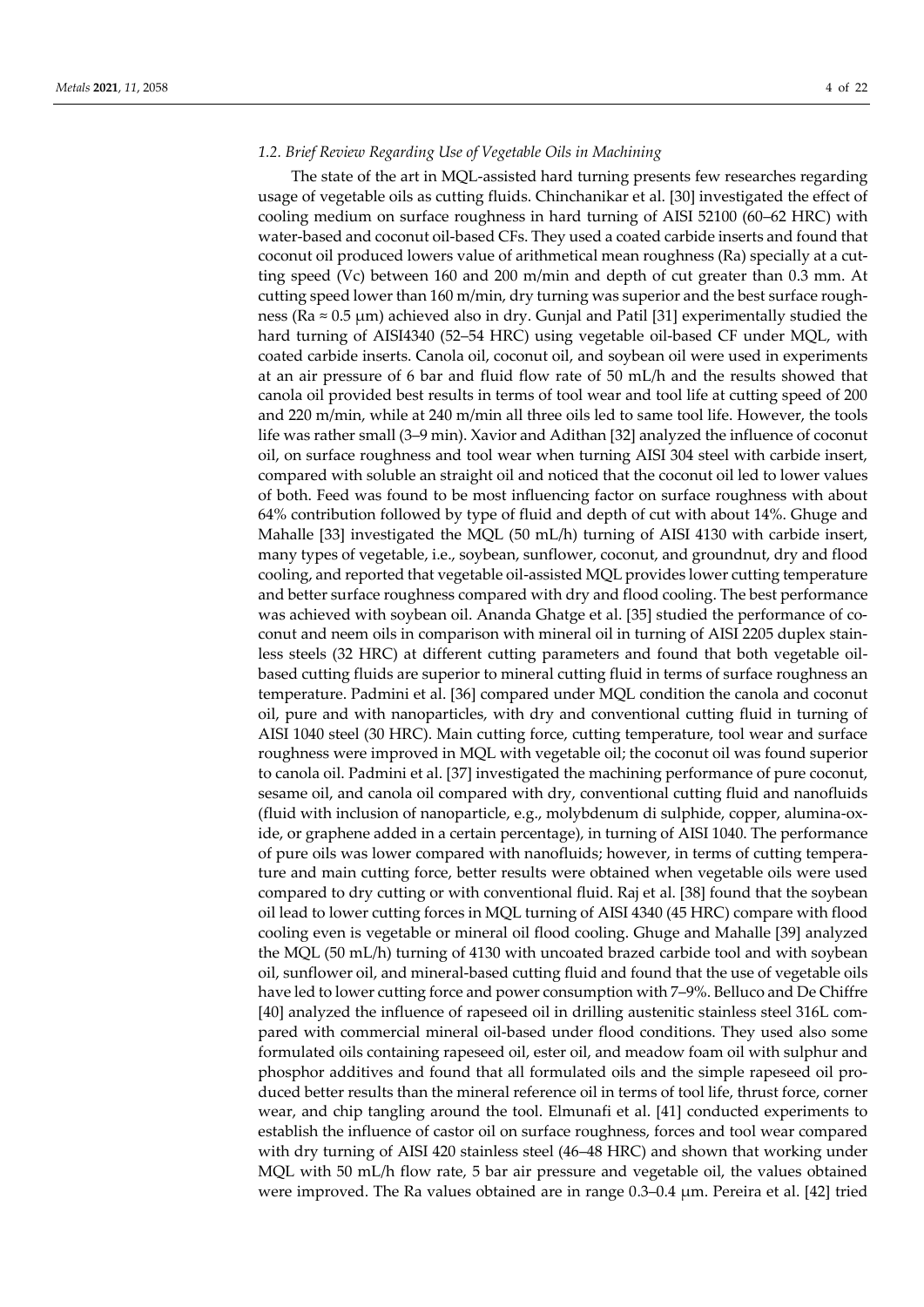many types of oils, e.g., high-oleic sunflower, sunflower, castor, and recycled oil, in milling of Inconel 718. From a technical point of view, the high-oleic sun flower oil performed better than canola and simple sunflower oils, under MQL conditions. Suresh et al. [43] performed desirability function analysis (DFA) and technique for order preference by similarity to an ideal solution (TOPSIS) to find the best the optimal process parameter setting. They turned under MQL condition AIDI D3 steel using three types of insert, three levels of cutting speed, feed, depth of cut, and cutting fluid (i.e., castor, palm and groundnut), and response variables measured were surface roughness, material removal rate, and specific energy. The authors found that by DFA the best CF is the groundnut oil and by TOP-SIS the best CF is the castor oil. Cutting speed was the most significant parameter  $\approx 46\%$ contribution) followed by feed (≈32% contribution) and depth of cut, while cutting fluid and insert style were almost negligible. Khunt et al. [44] analyzed the drilling of Aluminum-6063 alloy under dry, flood cooling and MQL conditions with castor and sunflower oil. They found that thrust force, torque and surface roughness are improved in MQL compared with the other two methods. Mahadi et al. [45] reported that the boric acid aided in palm oil improve the surface roughness compared with conventional lubricant in MQLassisted turning of AISI 431 (30 HRC) stainless steel. Rahim and Sasahara [46] experimented the drilling of Inconel 718 with solid carbide drill under flood and MQL conditions, using water soluble CF, synthetic ester and palm oil for MQL. The palm oil it proved to be the best choice in this application since the lower temperature, thrust force, and torque were obtained under MQL with this oil. Same Rahim and Sasahara [47] furthermore investigated the drilling of Ti–6Al–4V in same cooling conditions. Likewise, previous research of palm oil led to the best results, measuring the same characteristics. Last but not least, Gajrani et al. [60] compared under MQL (0.5 MPa air pressure and oil flow rate of 35 mL/h) and flood cooling, a mineral oil and a vegetable oil-based CF in hard turning of AISI H13 (56 HRC) with tungsten carbide cutting insert. They reported that the vegetable oil-based eco-friendly bio-CF provide better results and significantly reduce cutting and feed force, friction coefficient, and surface roughness.

Most of the literature focuses on the study of machining soft materials with different types of vegetable oil. The existing literature slightly analyzed MQL-assisted hard turning of high hardness steels (hardness greater than 50 HRC) with commercial available (additive free) vegetable oil, while the corn oil and ceramic wiper inserts lack from researches. To fill this gap further research should be undergo and this paper aims to investigate these aspects with regard to surface roughness and tool wear and to contribute to the field.

## *1.3. Objectives and Hypotheses*

The corn oil is richer in saturated fatty acids than sunflower or canola oil and richer in monounsaturated fatty acids than coconut, sunflower, and soybean; therefore, it makes it appropriate as cutting lubricant. In addition, the price and availability make it more affordable for the global cutting industry. Since it is assumed by the research community [30,33,38,45–47,60–64] that MQL, and in many cases even dry, hard turning provide better responses (surface roughness, tool wear, cutting forces, power, etc.) compared with flood cooling, the paper does not include experiments with a conventional coolant. "The battle" is given by dry and MQL cutting as they are the easiest and cheapest to implement, compared to cryogenic or other hybrid cooling methods.

The aim of this paper is to establish the performance of pure corn oil, which represent a novelty in MQL-assisted hard turning with vegetable oil, with respect to surface roughness and tool wear, compared with dry machining, at variable cutting speed and feed, with wiper ceramic inserts commonly used as cheaper alternative to PCBN, in order to meet the conditions of green manufacturing. The assessment of con oil as potential biocutting fluid in HT is achieved through statistical analysis and modeling and tool wear criterion. The article is organized in sections as follows. Section 2 describes the research methodology. Section 3 presents the experimental result, while Section 4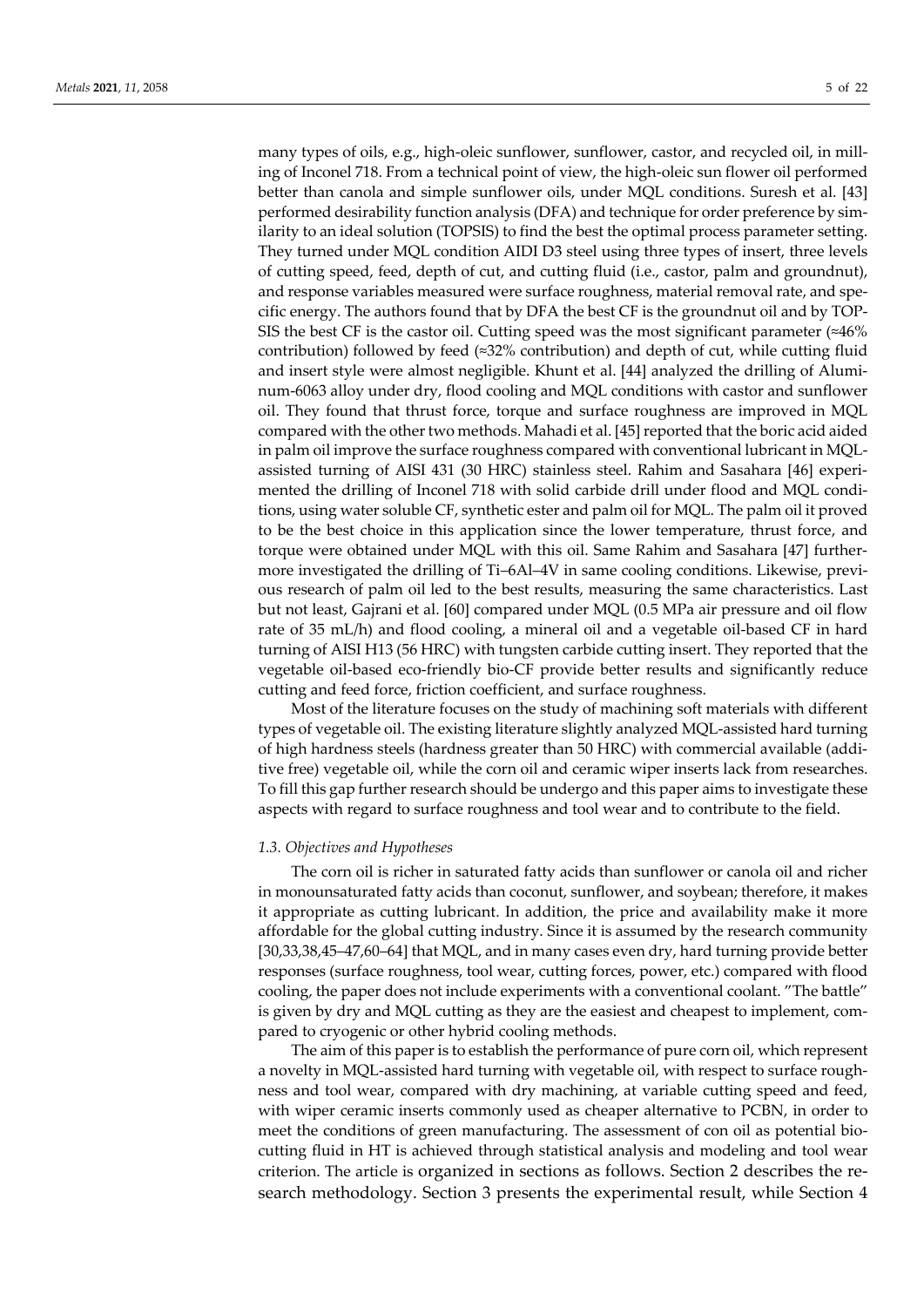discusses the statistical analysis and modeling, tool wear investigation, and cost analysis. Finally, the last section presents the conclusions of the study and future research directions.

The aim of the paper is achieved through the following specific objectives: determining, based on the literature, the known limits in this field, establishing the research parameters, methodology and equipment, statistical analysis of results for mathematical modelling, and interpretation of the results in order to capitalize them.

The research hypotheses were developed based on the practical experience gained so far and the analysis of the current researches presented in the bibliography. These hypotheses (denoted H) are

**Hypothesis 1** (**H1**)**.** *The corn oil in MQL-assisted HT is a significant parameter for responses.*

**Hypothesis 2** (**H2**)**.** *The surface finish in MQL-assisted HT is significantly better than in dry cutting, when corn oil is used*.

**Hypothesis 3** (**H3**)**.** *Tool wear in MQL-assisted HT is less than in dry cutting when corn oil is used*.

**Hypothesis 4** (**H4**)**.** *The goal of green manufacturing, when corn oil is used, is achievable in economic conditions.*

## **2. Materials and Methods**

The tests have were out to analyze and evaluate the performance of corn oil as cutting fluid in MQL-assisted hard turning. In addition to this method, dry experiments were conducted for comparison. The machine-tool used was a 5.5 kW (7.5 HP) precision CNC lathe type PLG42, made by Po Ly Gim Machinery Co., Ltd., Tongluo, Taiwan, equipped with the Fanuc 0i Mate-TC control system. Round bars of AISI D2 steel hardened at  $55 \pm$ 1 HRC, having a diameter of 50 mm and a length of 63 mm, were used as work piece for tests. All bar specimens were rough turned to avoid deviations and grooved for 3 mm width and 2 mm depth on the middle to ensure a smooth exit of the insert, resulting in 30 mm cutting length. AISI D2 is a cold work high carbon high chromium die steel with high hardness, good dimensional stability, strong hardenability, and corrosion resistance often used for punches, dies, forming rolls, burnishing tools, gauges, knurls, and other tooling. The high hardness and chromium content causes rapid tool wear. Therefore, it makes it suitable for investigation. The hardness was assured by through-hardening and tempering and was measured with a portable hardness tester Sauter HMM, provided by Kern & Sohn, Balingen-Frommern, Germany. The chemical composition of the AISI D2 steel is given in Table 1.

| $\mathbf{Si}$ | - Mn | P S Cr                                              | Mo | Ni V |      |
|---------------|------|-----------------------------------------------------|----|------|------|
|               |      | $1.57$ 0.28 0.29 0.022 < 0.0003 11.4 0.74 0.23 0.74 |    |      | 0.08 |

**Table 1.** Chemical composition of AISI D2 (%).

The corn oil is obtained by pressing or extraction and consist of saturated (about 13% palmitic acid) and unsaturated (about 87% oleic and linoleic acid) fatty acids [65]. It is generally cheaper and has a lower viscosity than sunflower, soybean, or canola oils, which are widely used in machining—research and industry. The physical and chemical property characteristics of corn oil are presented in Table 2 [66–68].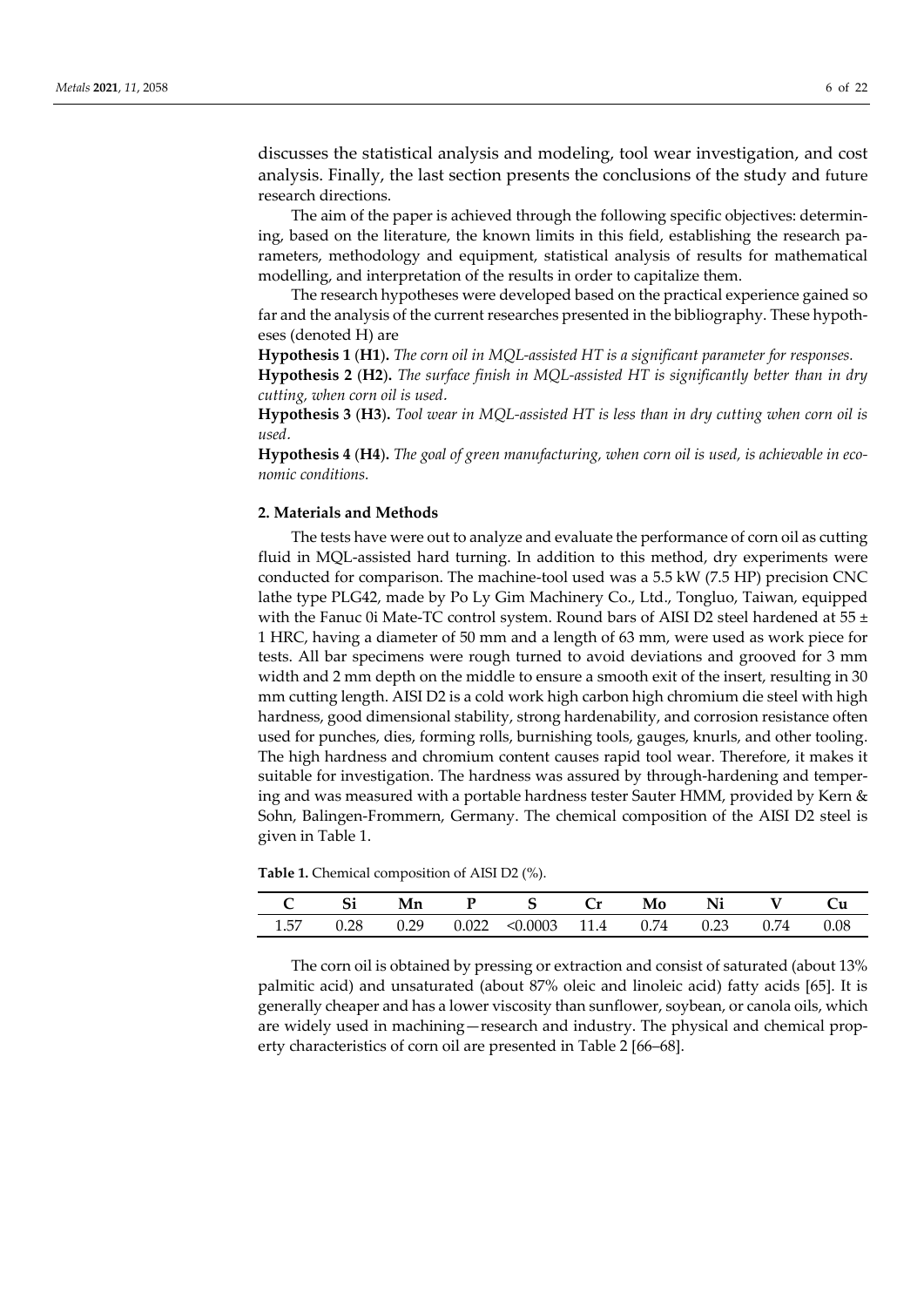|                                   | Unit        | <b>Temperature Range</b> |                |                          |           |              |  |
|-----------------------------------|-------------|--------------------------|----------------|--------------------------|-----------|--------------|--|
| <b>Physical Characteristics</b>   |             | $22^{\circ}C$            | $35^{\circ}$ C | 50 °C                    |           | 80 °C 160 °C |  |
| Dynamic viscosity                 | [ $MPa-s$ ] | $53 - 59$                | $31 - 37$      | $22 - 23$                | $11 - 12$ |              |  |
| Specific heat                     | [k]/kg·K]   | $\overline{\phantom{a}}$ | 1.673          | $\overline{\phantom{0}}$ | 1.783     | 2.021        |  |
| Flashing point                    | $\circ$     |                          |                | 234                      |           |              |  |
| Acid value                        | mg KOH/g    |                          |                | 0.6                      |           |              |  |
| Saponification value              | mg KOH/g    |                          |                | 187-195                  |           |              |  |
| Relative density (20 °C/water °C) |             |                          |                | $0.917 - 0.925$          |           |              |  |

**Table 2.** Physical and chemical characteristics of corn oil.

The experiments were performed in two steps. In the first step, the experiments targeted the analysis of the influence of the cooling type on surface roughness using ceramic wiper inserts, while in the second, the experiments aimed the influence of the cooling type on tool wear when hard turning with wiper ceramic. Whereas hard turning requires negative rake angle and main cutting edge prepared with chamfer, hone, or both to face the high forces, negative ISO ceramic insert type CNGA 120412 T01020WG, grade CC650, with corner radius R 1.2 mm and wiper geometry, composed from mixed ceramic and recommended for high speed finishing of grey cast irons and hardened materials, manufactured by Sandvik Coromant, Sandviken, Sweden, was selected. The cutting edge was prepared to produce a chamfer of  $0.1$  mm  $\times$  20 $^{\circ}$ . The tool holder (tool for turning) was type PCLNL 20  $\times$  20, of the same manufacturer. The combination between insert and holder provided a clearance angle α of 6°, orthogonal rake angle  $\gamma$  of −6°, inclination angle  $\lambda$  of −6°, and a tool cutting edge angle κ of 95°. The effective rake angle, γef, resulted in −26°. The cutting parameters were selected based on insert manufacturer's recommendation and own expertise. The cutting speed was set to 120, 150, and 180 m/min, respectively, and the feed rate was set to 0.1, 0.15, and 0.2 mm/rev. The cutting length was 30 mm. The depth of cut was kept fixed for all experiments at 0.1 mm. Table 3 summarize the inputs and their level.

| <b>Input Parameter</b> | Unit     | Symbol |               | Level |     |
|------------------------|----------|--------|---------------|-------|-----|
| Cutting speed          | [m/min]  | V c    | 120           | 150   | 180 |
| Feed                   | [mm/rev] |        |               | 0.15  | 0.2 |
| Lubrication type       |          | Lub.   | $_{\rm{Orv}}$ | MOL   |     |

**Table 3.** Input parameters and their levels.

The MQL system was developed as in [69] and consisted from a gun spray, a flexible arm, pneumatic hose, pressure regulator, and air compressor. The pressure was set at 0.4 MPa (4 bar) and the flow rate to 50 mL/h. The flow rate was adjusted using the flow regulator of the gun spray. The gun spray nozzle was oriented at an inclination of about 30° from the tool rake face, at a distance of 35–40 mm and the spraying direction was adjust in order to cool and lubricate the tool–work piece interface, i.e., on the insert rake face. The experiment set-up is presented in Figure 1a.

A full factorial design of experiment (DOE) was employed, with four experiments for each level, resulting in 72 tests. The tests are equally divided as follow: 36 tests for each type of lubrication, dry and MQL, being further divided into three sets of 12 test according to Vc levels (3 levels). Furthermore, these sets were divided again in three subgroups based on feed levels (3 levels), resulting in four experiments, main experiment and three replicates for confirmation, for each level. The full factorial design permits, all possible combinations of the factors levels, allowing for easy construction and analysis of the design [70]. To establish the significance level of input parameters, the statistical analysis has been performed in terms of main effects plots, analysis of variance (ANOVA), and regression modeling. ANOVA was performed, with the aid of the MINITAB V.19 software,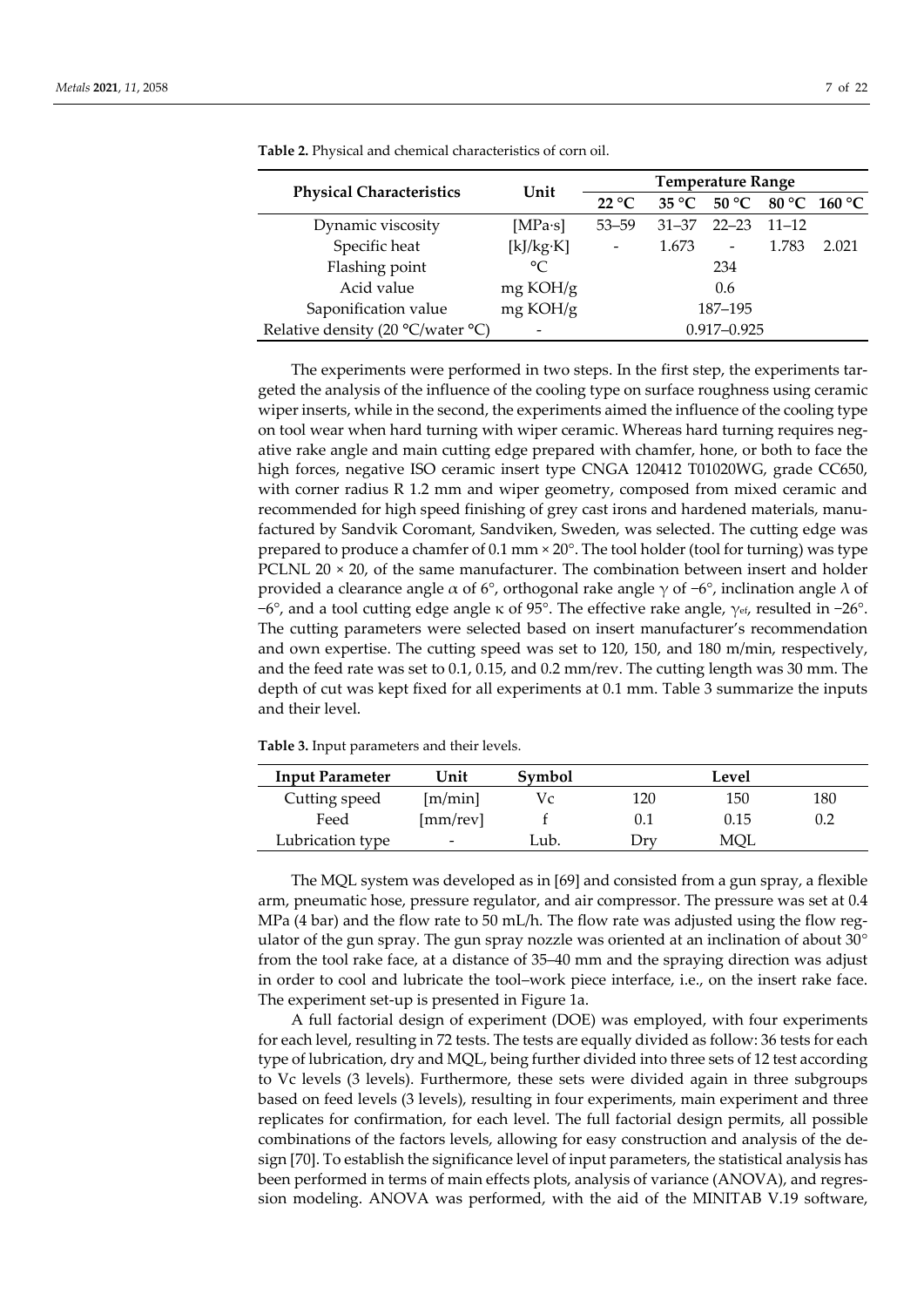made by Minitab LLC, State College, PA, USA, to establish the influence and statistical significance of cutting conditions, i.e., feed, cutting speed, and lubrication type on responses, and regression models were accomplished, based on experimental results, for validation. A high level of coefficient of determination  $(R^2)$  shows the accuracy of the regression models and the significance of experimental results [10].



**Figure 1.** Experiment conditions.

The surface roughness was measured with a roughness tester Rugosurf 10G, made by TESA SA, Renens, Switzerland, (Figure 1b), with Gaussian filter, cut-off length λc of 0.8 (evaluation length 4 mm). The parts were fixed on a magnetic stand to avoid the displacement and the roughness gauge was fixed to measure on a straight axial line, basis on cylindrical surfaces alignment principles for accurate measurements. Three measurements, after each first test (30 mm cutting length), were made at three different location at about 120°apart, in the middle of the machined surface and the mean value was recorded. For the experiment's validation, the roughness for replicates 2, 3, and 4 was measured once, after each test, in one location, in the middle of the machined surface, and the values were recorded. Part surface finish was evaluated according to ISO 4287-1997 for amplitude parameters and ISO 13565-2 for profile height distribution parameter. Arithmetical mean roughness (Ra), peak to valley height (Rz) and reduced peak height (Rpk) was measured and recorded. Ra is the most popular indicator which define the finishing of a surface and a criterion for technology characterization. Rz is widely used on the surfaces which are considered "important" and Rpk, part of Rk family, became widely used on the applications subject to high loads because the peaks (from the functional surfaces) are the first prone to wear and a high value can lead to premature fail or lower lifetime of the component. In the second step, tool wear was investigated in dry and MQL machining. Same MQL parameters, MQL lubricant, tool holder, and work-piece were chosen for comparison. The tool life was set based on flank wear (Vb) criterion. The inserts were measured until they reached 0.3 mm flank wear. Flank wear was measured with an optical microscope VMS-001 made by Veho, Southampton, UK, (Figure 1c) with 20–200× magnification, 1.3MP, and up to 1280 × 960 resolution, while surface roughness was measured with same roughness gauge as in first trials. The cutting speed and feed was kept constantly for both experiments to 180 m/min, respectively 0.1 mm/rev and 0.1 mm depth of cut.

The cost analysis was performed to identify the opportunity of using MQL instead of dry cutting, economically speaking, and to highlight the economic benefits of using corn oil. The tool and vegetable oil costs were quantified and the return of investment for the lubrication system was determined.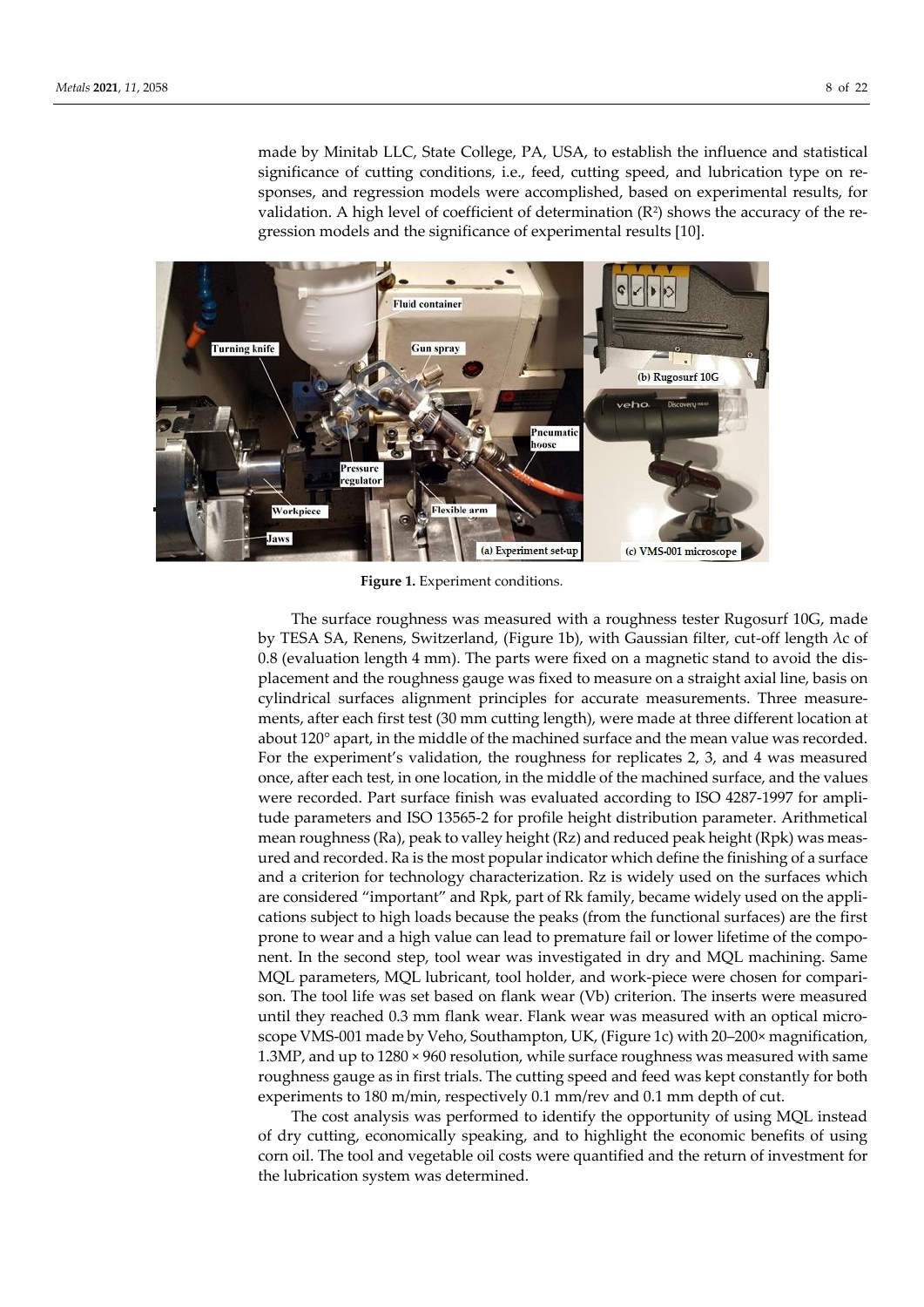## **3. Results**

The test was planned with the aim of relating the influence of input parameters on the surface roughness. Table 4 presents the experimental results of Ra, Rz, and Rpk roughness, for all factors combination (Vc, f, and Lub.) and four replicates, for experiments confirmations. The results shows that the roughness value Ra was obtain in the range of  $0.151-0.452$  μm, the Rz value in the range of  $0.887-2.534$  μm, and the Rpk value in the range of 0.261–1.049 μm. The values are similar or better than some from a classic finishing operation, e.g., grinding. Best Ra and Rpk values, of 0.151 and 0.261 μm, were obtained at run order 63, with cutting speed 180 m/min, feed 0.1 mm/rev, and MQL (third replicate), while best Rz value of  $0.887 \mu m$  was obtained at same cutting condition at run 64 (fourth replicate). The worst values were observed at cutting speed 120 m/min and 0.2 mm/rev feed, i.e., Ra of 0.452 μm (at second replicate), Rz of 2.534 μm, and Rpk of 1.049 μm (at first replicate).

| Run                     |     | <b>Input Parameters</b> |      |         | <b>Responses</b> |                  |  |  |
|-------------------------|-----|-------------------------|------|---------|------------------|------------------|--|--|
|                         | Vc  | $\mathbf f$             | Lub. | Ra (µm) | $Rz$ ( $\mu$ m)  | $Rpk$ ( $\mu$ m) |  |  |
| $\mathbf{1}$            | 120 | 0.1                     | Dry  | 0.270   | 1.517            | 0.442            |  |  |
| $\overline{c}$          | 120 | 0.1                     | Dry  | 0.250   | 1.420            | 0.457            |  |  |
| 3                       | 120 | 0.1                     | Dry  | 0.263   | 1.394            | 0.455            |  |  |
| $\overline{\mathbf{4}}$ | 120 | $0.1\,$                 | Dry  | 0.274   | 1.564            | 0.596            |  |  |
| 5                       | 120 | 0.15                    | Dry  | 0.256   | 1.462            | 0.429            |  |  |
| 6                       | 120 | 0.15                    | Dry  | 0.288   | 1.527            | 0.506            |  |  |
| $\overline{7}$          | 120 | 0.15                    | Dry  | 0.311   | 1.912            | 0.594            |  |  |
| 8                       | 120 | 0.15                    | Dry  | 0.336   | 2.056            | 0.689            |  |  |
| 9                       | 120 | 0.2                     | Dry  | 0.413   | 2.534            | 1.049            |  |  |
| $10\,$                  | 120 | 0.2                     | Dry  | 0.452   | 2.321            | 0.834            |  |  |
| 11                      | 120 | 0.2                     | Dry  | 0.399   | 2.157            | 0.693            |  |  |
| 12                      | 120 | 0.2                     | Dry  | 0.387   | 2.113            | 0.640            |  |  |
| 13                      | 150 | 0.1                     | Dry  | 0.240   | 1.371            | 0.429            |  |  |
| $14\,$                  | 150 | 0.1                     | Dry  | 0.256   | 1.540            | 0.471            |  |  |
| 15                      | 150 | 0.1                     | Dry  | 0.233   | 1.287            | 0.422            |  |  |
| 16                      | 150 | 0.1                     | Dry  | 0.236   | 1.314            | 0.419            |  |  |
| 17                      | 150 | 0.15                    | Dry  | 0.282   | 1.729            | 0.478            |  |  |
| 18                      | 150 | 0.15                    | Dry  | 0.283   | 1.843            | 0.437            |  |  |
| 19                      | 150 | 0.15                    | Dry  | 0.337   | 2.296            | 0.650            |  |  |
| 20                      | 150 | 0.15                    | Dry  | 0.295   | 1.897            | 0.634            |  |  |
| 21                      | 150 | 0.2                     | Dry  | 0.284   | 1.729            | 0.532            |  |  |
| 22                      | 150 | $0.2\,$                 | Dry  | 0.331   | 1.881            | 0.613            |  |  |
| 23                      | 150 | 0.2                     | Dry  | 0.291   | 1.673            | 0.572            |  |  |
| 24                      | 150 | 0.2                     | Dry  | 0.317   | 1.847            | 0.648            |  |  |
| 25                      | 180 | 0.1                     | Dry  | 0.205   | 1.253            | 0.319            |  |  |
| 26                      | 180 | 0.1                     | Dry  | 0.185   | 1.073            | 0.294            |  |  |
| 27                      | 180 | 0.1                     | Dry  | 0.194   | 1.183            | 0.321            |  |  |
| 28                      | 180 | 0.1                     | Dry  | 0.189   | 1.044            | 0.314            |  |  |
| 29                      | 180 | 0.15                    | Dry  | 0.239   | 1.359            | 0.372            |  |  |
| 30                      | 180 | 0.15                    | Dry  | 0.210   | 1.189            | 0.371            |  |  |
| 31                      | 180 | 0.15                    | Dry  | 0.271   | 1.723            | 0.629            |  |  |
| 32                      | 180 | 0.15                    | Dry  | 0.270   | 1.643            | 0.619            |  |  |
| 33                      | 180 | 0.2                     | Dry  | 0.398   | 1.830            | 0.791            |  |  |

180 0.2 Dry 0.403 1.887 0.593

**Table 4.** Experimental results.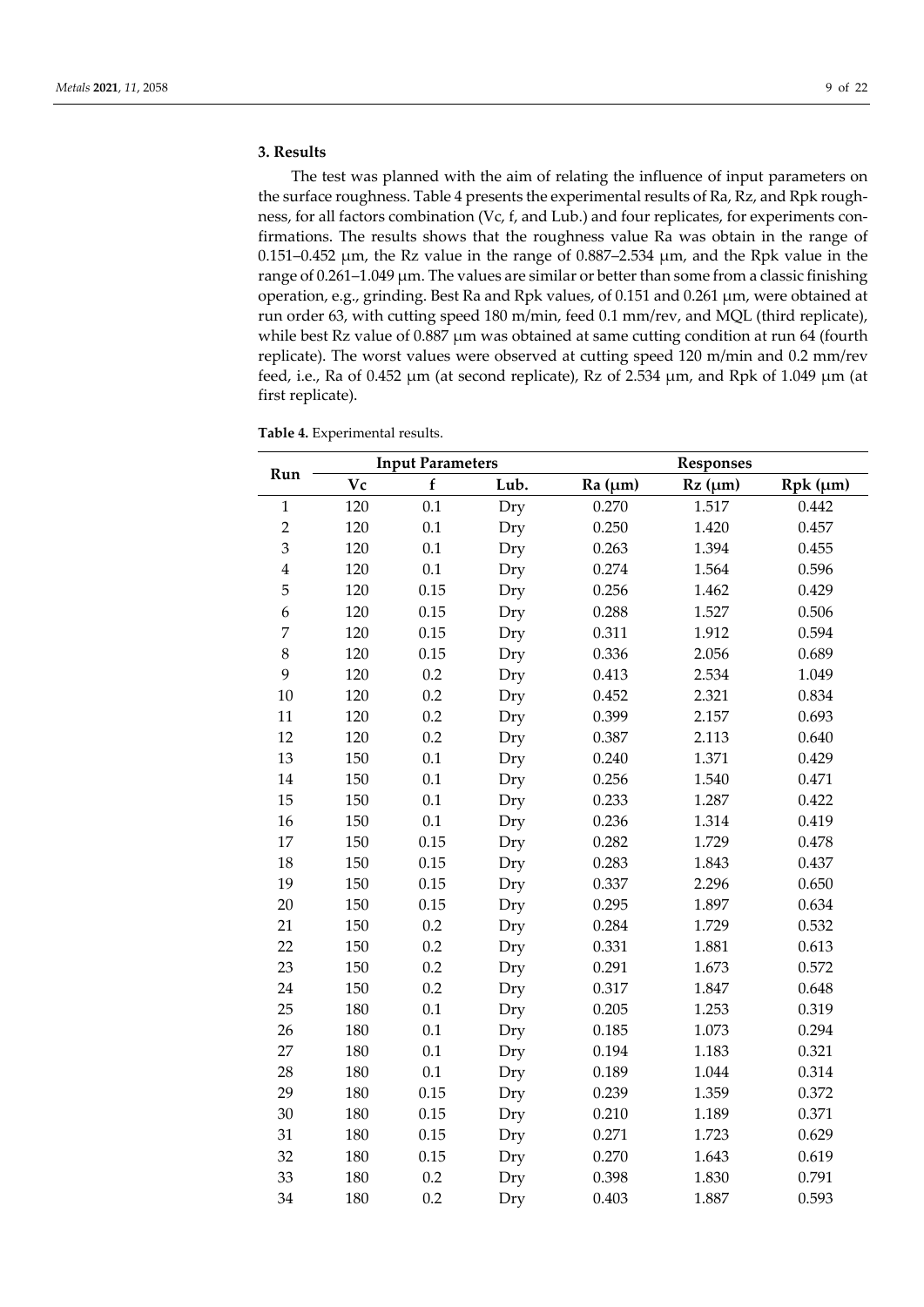| 35       | 180 | 0.2        | Dry        | 0.383 | 1.774 | 0.389 |
|----------|-----|------------|------------|-------|-------|-------|
| 36       | 180 | 0.2        | Dry        | 0.407 | 1.895 | 0.563 |
| 37       | 120 | 0.1        | <b>MQL</b> | 0.245 | 1.451 | 0.439 |
| 38       | 120 | 0.1        | <b>MQL</b> | 0.211 | 1.215 | 0.337 |
| 39       | 120 | 0.1        | <b>MQL</b> | 0.232 | 1.295 | 0.455 |
| 40       | 120 | 0.1        | <b>MQL</b> | 0.233 | 1.409 | 0.362 |
| 41       | 120 | 0.15       | <b>MQL</b> | 0.257 | 1.578 | 0.438 |
| 42       | 120 | 0.15       | <b>MQL</b> | 0.286 | 1.453 | 0.439 |
| 43       | 120 | 0.15       | <b>MQL</b> | 0.253 | 1.516 | 0.423 |
| $\rm 44$ | 120 | 0.15       | <b>MQL</b> | 0.250 | 1.778 | 0.373 |
| 45       | 120 | 0.2        | <b>MQL</b> | 0.306 | 1.530 | 0.520 |
| 46       | 120 | 0.2        | <b>MQL</b> | 0.315 | 1.646 | 0.533 |
| 47       | 120 | 0.2        | <b>MQL</b> | 0.311 | 1.635 | 0.548 |
| 48       | 120 | 0.2        | <b>MQL</b> | 0.382 | 2.302 | 0.750 |
| 49       | 150 | 0.1        | <b>MQL</b> | 0.233 | 1.345 | 0.404 |
| 50       | 150 | 0.1        | <b>MQL</b> | 0.213 | 1.239 | 0.411 |
| 51       | 150 | 0.1        | <b>MQL</b> | 0.227 | 1.376 | 0.418 |
| 52       | 150 | 0.1        | <b>MQL</b> | 0.215 | 1.221 | 0.425 |
| 53       | 150 | 0.15       | <b>MQL</b> | 0.208 | 1.240 | 0.314 |
| 54       | 150 | 0.15       | $\rm MQL$  | 0.236 | 1.222 | 0.403 |
| 55       | 150 | 0.15       | <b>MQL</b> | 0.251 | 1.285 | 0.407 |
| 56       | 150 | 0.15       | <b>MQL</b> | 0.268 | 1.337 | 0.444 |
| 57       | 150 | 0.2        | <b>MQL</b> | 0.266 | 1.573 | 0.478 |
| 58       | 150 | 0.2        | <b>MQL</b> | 0.269 | 1.488 | 0.502 |
| 59       | 150 | 0.2        | <b>MQL</b> | 0.277 | 1.604 | 0.502 |
| 60       | 150 | 0.2        | <b>MQL</b> | 0.271 | 1.563 | 0.400 |
| 61       | 180 | 0.1        | <b>MQL</b> | 0.154 | 0.959 | 0.261 |
| 62       | 180 | 0.1        | <b>MQL</b> | 0.163 | 0.976 | 0.296 |
| 63       | 180 | 0.1        | <b>MQL</b> | 0.151 | 1.005 | 0.261 |
| 64       | 180 | 0.1        | <b>MQL</b> | 0.154 | 0.887 | 0.280 |
| 65       | 180 | 0.15       | <b>MQL</b> | 0.210 | 1.311 | 0.321 |
| 66       | 180 | 0.15       | <b>MQL</b> | 0.192 | 1.169 | 0.318 |
| 67       | 180 | 0.15       | <b>MQL</b> | 0.237 | 1.421 | 0.391 |
| 68       | 180 | 0.15       | <b>MQL</b> | 0.233 | 1.386 | 0.379 |
| 69       | 180 | $0.2\,$    | <b>MQL</b> | 0.350 | 2.073 | 0.655 |
| 70       | 180 | 0.2<br>0.2 | <b>MQL</b> | 0.378 | 2.191 | 0.623 |
| 71<br>72 | 180 | 0.2        | <b>MQL</b> | 0.330 | 2.043 | 0.460 |
|          | 180 |            | <b>MQL</b> | 0.359 | 2.112 | 0.550 |

# **4. Discussion**

The ability of the oil to achieve the tool–chip and tool–workpiece interface establishes the effectiveness of lubrications [29]. Compared with positive rake angle insert, the lack of chip breaker and the smooth surface of negative ceramic insert improve the lubricant sliding, the flow rate and the penetration into tool–workpiece interface, therefore increasing wear and friction resisting and improving surface roughness. Anti-friction and antiwear effects are achieved due to vegetable oil molecules that adhere on the metal surface, resulting in physical and chemical adsorption. Due to the chemical activity of the vegetable oil polar groups, a layered molecular grid is formed on the surface, reducing the friction accordingly. The thin oil layer has high anti-friction, anti-wear and load-carrying capacities reducing therefore the friction and cutting forces [20,29].

## *4.1. Input Parameters Influence on Surface Roughness*

Analysis of variance (ANOVA) for Ra, Rz, and Rpk was performed, with MINITAB V.19, in order to identify which parameter significantly influences the surface roughness.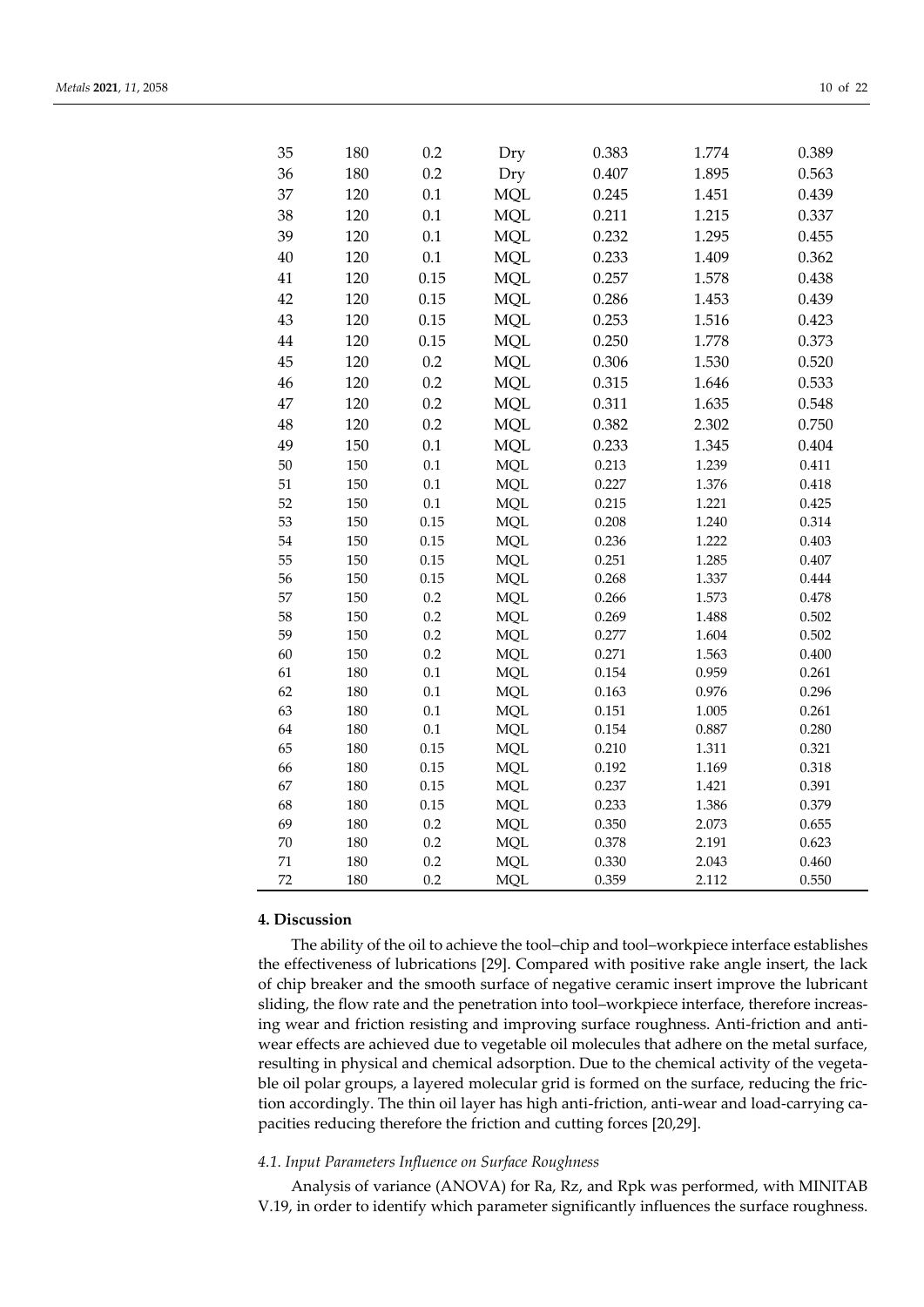The analysis was carried out at a 0.05 significance level, which means 95% confidence level. Tables 5–7 show the results of the ANOVA. The source of variation with a p-value of less than 0.05 is considered to have statistical significance to the response. The second last column of the tables show the *p*-value and in all cases is smaller than 0.05 (significance level) which means that all factors, i.e., cutting speed, feed, and lubrication method, have a significant influence on surface roughness.

| Source | DF | SS      | MS       | F     | D     | <b>Remark</b> |
|--------|----|---------|----------|-------|-------|---------------|
| Vc     |    | 0.02202 | 0.011010 | 9.18  | 0.000 | Significant   |
|        |    | 0.20085 | 0.100423 | 83.72 | 0.000 | Significant   |
| Lub.   |    | 0.03175 | 0.031752 | 26.47 | 0.000 | Significant   |
| Error  | 66 | 0.07916 | 0.001199 |       |       |               |
| Total  | 71 | 0.33378 |          |       |       |               |

**Table 6.** Results of ANOVA for Rz.

| Source | DF | SS     | МS      | F     | D     | <b>Remark</b> |
|--------|----|--------|---------|-------|-------|---------------|
| Vc     |    | 0.6462 | 0.32309 | 6.38  | 0.003 | Significant   |
|        |    | 4.7342 | 2.36710 | 46.71 | 0.000 | Significant   |
| Lub.   |    | 0.7614 | 0.76143 | 15.03 | 0.000 | Significant   |
| Error  | 66 | 3.3443 | 0.05067 |       |       |               |
| Total  | 71 | 9.4862 |         |       |       |               |

**Table 7.** Results of ANOVA for Rpk.

| Source | DF | SS     | MS       | F     |       | <b>Remark</b> |
|--------|----|--------|----------|-------|-------|---------------|
| Vc     |    | 0.1528 | 0.076419 | 8.33  | 0.001 | Significant   |
|        |    | 0.5682 | 0.284121 | 30.98 | 0.000 | Significant   |
| Lub.   |    | 0.1892 | 0.189181 | 20.63 | 0.000 | Significant   |
| Error  | 66 | 0.6053 | 0.009171 |       |       |               |
| Total  | 76 | 1.5155 |          |       |       |               |

All three parameters are statistically significant for surface roughness. Feed is the most important parameter which influences the surface roughness. Cutting speed and lubrication method have also statistical significance. Thus, Hypothesis 1(H1) is confirmed, namely, the corn oil in MQL-assisted HT is a significant parameter for surface roughness. The results are in accordance with the objectives initially set and confirm that the MQLassisted hard turning with vegetable oils improve the surface finish compared with dry cutting. The correlation between input parameters and responses is set by regression analysis. The regression functions for Ra, Rz, and Rpk, for each set of categorical predictors level (dry and MQL), are given by Equations (1)–(6):

• Model summary for Ra: R-sq (square) 98.45%, R-sq adjusted (adj.) 98.3%, and R-sq predicted (pred.) 98.15%:

Dry: Ra = 0.02100 + 0.00375 × Vc − 0.77 × f − 0.000018 × Vc × Vc + 3.74 × f × f + 0.00633 × Vc × f, (1)

MQL: Ra = -0.02100 + 0.00375 × Vc − 0.77 × f − 0.000018 × Vc × Vc + 3.74 × f × f + 0.00633 × Vc × f. (2)

• Model summary for Rz: R-sq 98.16%, R-sq (adj.) 97.99%, and R-sq (pred.) 97.81%:

Dry: Rz = 0.1028 + 0.01446 × Vc + 4.32 × f − 0.000074 × Vc × Vc − 6.9 × f × f + 0.0274 × Vc × f, (3)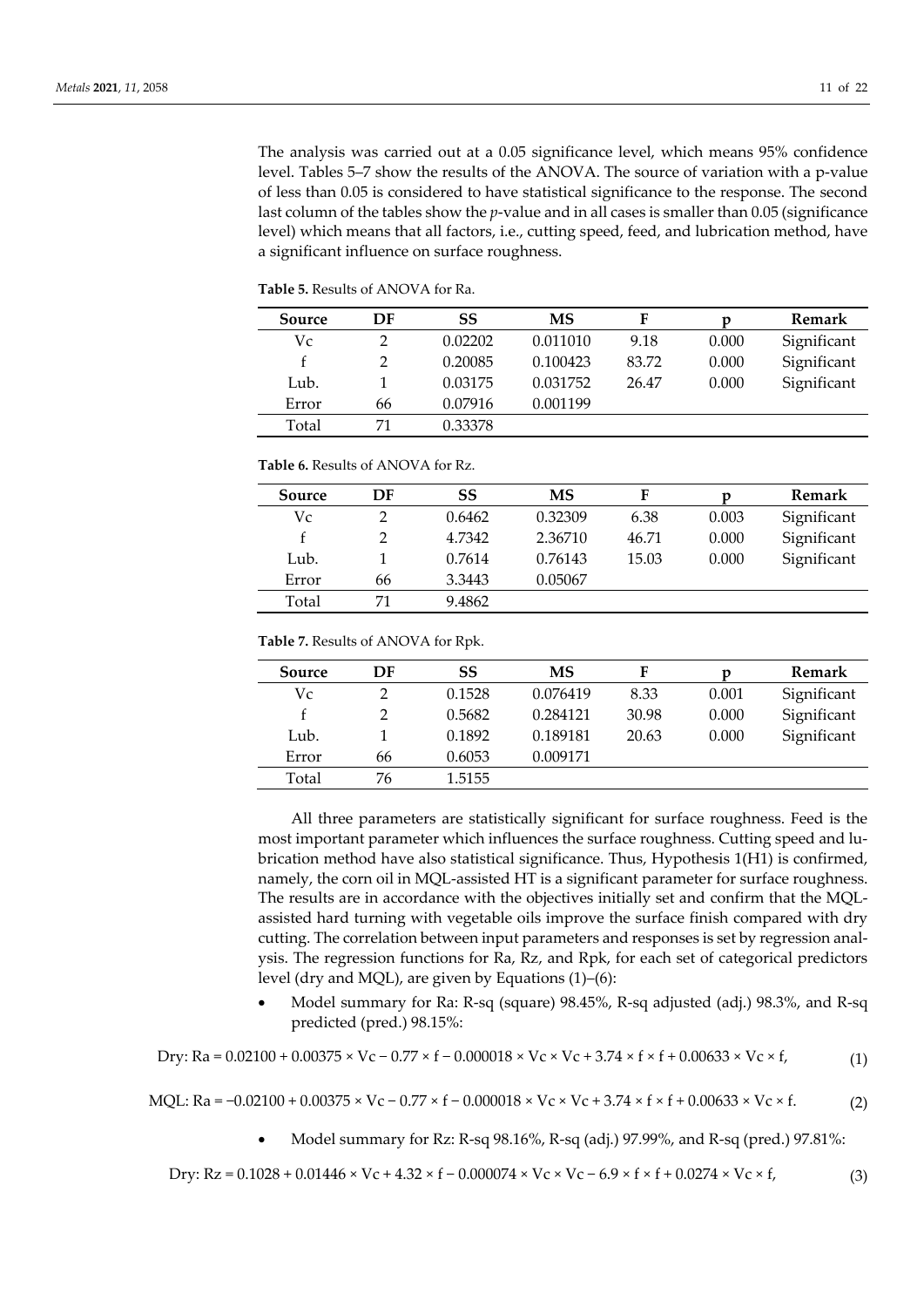MQL: 
$$
Rz = -0.1028 + 0.01446 \times Vc + 4.32 \times f - 0.000074 \times Vc \times Vc - 6.9 \times f \times f + 0.0274 \times Vc \times f
$$
. (4)

• Model summary for Rpk: R-sq 96.58%, R-sq (adj.) 96.27%, and R-sq (pred.) 95.86%:

$$
Dry: Rpk = 0.0513 + 0.00595 \times Vc + 0.14 \times f - 0.000025 \times Vc \times Vc + 7.72 \times f \times f - 0.0019 \times Vc \times f,
$$
 (5)

MQL: Rpk = -0.0513 + 0.00595 × Vc + 0.14 × f − 0.000025 × Vc × Vc + 7.72 × f × f − 0.0019 × Vc × f. (6)

The regression equating established indicates high value of coefficients of determination for all roughness parameters, meaning that the models are statistical significant and highly accurate.

Figure 2 shows the main effect plots for Ra, Rz, and Rpk. The plots indicate that the increase of cutting speed lead to better roughness, especially in Rz and Rpk, the increase of feed to worst roughness in all cases and the use of vegetable oil-assisted MQL improve the surface roughness. As is known in theory, the feed is most important parameter affecting the roughness; the increase of feed significantly affect the finish of the surface. The second parameter seems to be the lubricating method, while cutting speed is less important in this equation. An important conclusion which can be draw from main effect plot is that corn oil assisted MQL lead to surface finish improvements. Therefore, Hypothesis 2 (H2) is confirmed.



**Figure 2.** Main effect plots for Ra, Rz, and Rpk.

3D plots for each surface roughness, both in dry and MQL cutting, were made for a better understand of the experiment, with the STATISTICA V.8 software (Statsoft, Hamburg, Germany). The plots are presented in Figures 3–5, as mean of the replicates. The best surface finishing was achieved when 0.1 mm/rev feed was set, both for dry and MQL. The rise of feed leads to worst surface for all type of roughness.

In case of Ra, the feed increase negatively influenced the surface finish especially when the cutting speed was set at 120 (low) and 180 (high) m/min. At 150 m/min cutting speed (medium), the change of feed did not affect in the same manner the roughness. This behavior is similar in dry and MQL HT, but compared with dry, the presence of fluid improves the surface finish. We can conclude that intermediate cutting speed (150 m/min)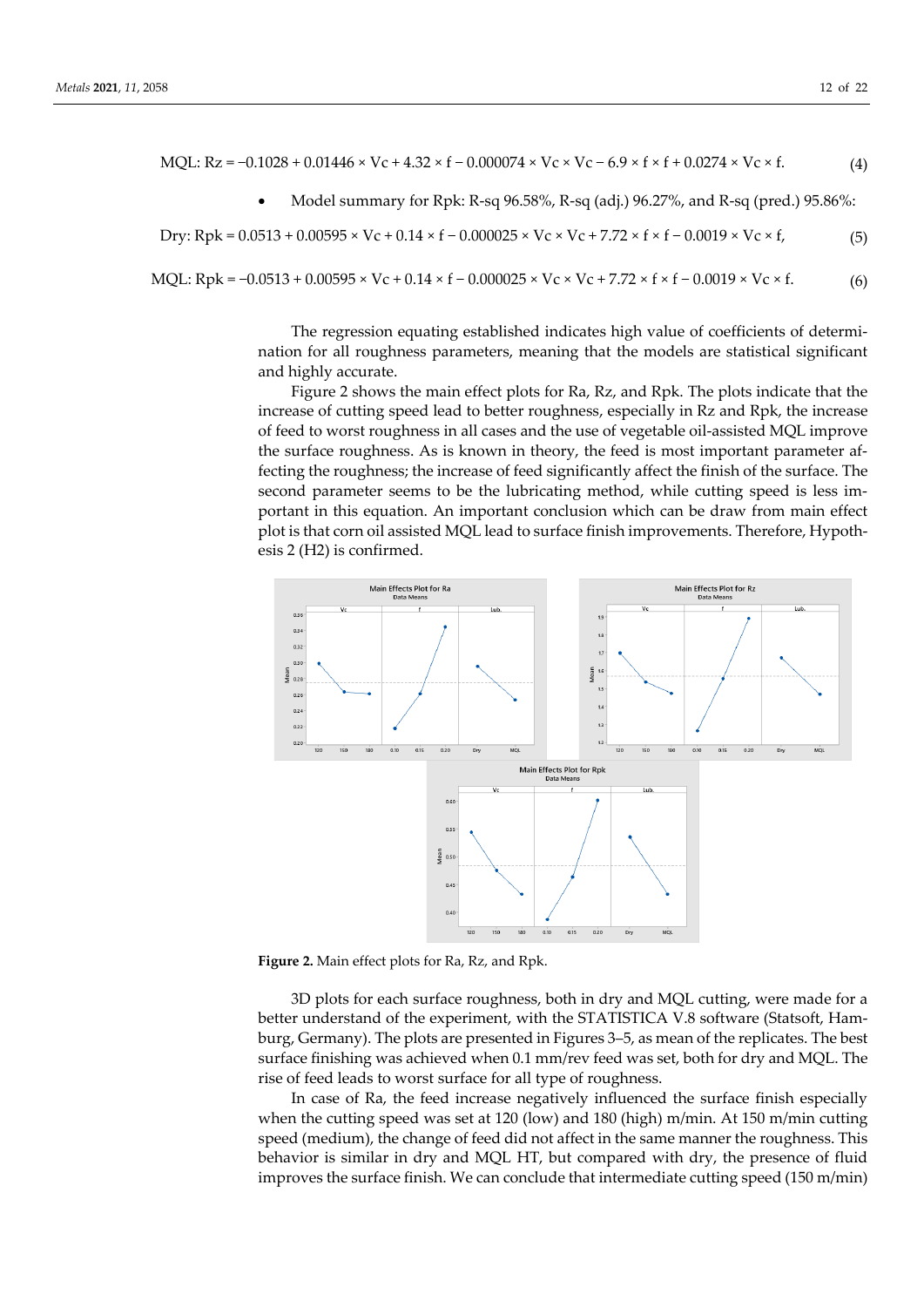and high feed (0.2 mm/rev) can be an option for high productivity and acceptable roughness (0.3–0.35 Ra) with better results when corn oil is applied. The increase of speed at low feed (0.1 mm/rev) improves the surface finish from 0.264 to 0.241 and 0.193 μm, in average, in dry cutting and from 0.230 to 0.222 and 0.156, μm in average, in MQL. When oil is applied, the Ra value can effectively be improved by 13%, 8%, and 19% at constant cutting speed. In dry, the Ra can be effectively improved by 27%, while in MQL by 32% when cutting speed is increased. The results suggest that the increase of cutting speed in HT with ceramic inserts improve the surface roughness; this observation has also been identified by other authors [59,71]. When feed is raised, at constant cutting speed, the Ra value increases in all cases. Applying oil, the Ra value can be effectively reduced by 11% to 20% compared to dry. The excellent anti-friction properties of corn oil-assisted MQL is confirmed.



**Figure 3.** Mean Ra vs. feed and cutting speed in dry (**a**) and MQL (**b**).

Best Rz values were obtain at low feed (0.1 mm/rev). When dry cutting, the Rz value was improved once with the cutting speed increase (120 to 180 m/min), from 1.474 to 1.378 and 1.138 μm, mean values, at low feed. Same was observed in MQL, where the Rz value improved from 1.343 la 1.295 and 0.957 μm, mean values. When oil is applied, the Rz value can be effectively improved by 9%, 6%, and 16%. In dry, the Rz can be effectively improved by 23%, while in MQL by 29% when cutting speed is increased.

At high feed (0.2 mm/rev), the trend is similar to Ra. When the cutting speed is raised from 150 to 180 m/min, the surface smoothness decreases both in dry and MQL. This fact can be attributed to the intense cutting parameters combinations which does not favor the achievement of a superior surface quality. Same as Ra, the excellent anti-friction properties of corn oil-assisted MQL is confirmed.

The feed increase, negatively influenced, in a higher manner, the surface finish at 120 and 180 cutting speed, both in dry and MQL. At 150 Vc, the trend is similar to Ra; therefore, same parameters are suitable for Rz in order to achieve high productivity and acceptable roughness (1.6–1.8 Rz) with better results when corn oil is applied. Rz in this case of hard turning with ceramic wipers inserts, is about six time Ra ( $Rz \approx 6 \times Ra$ ).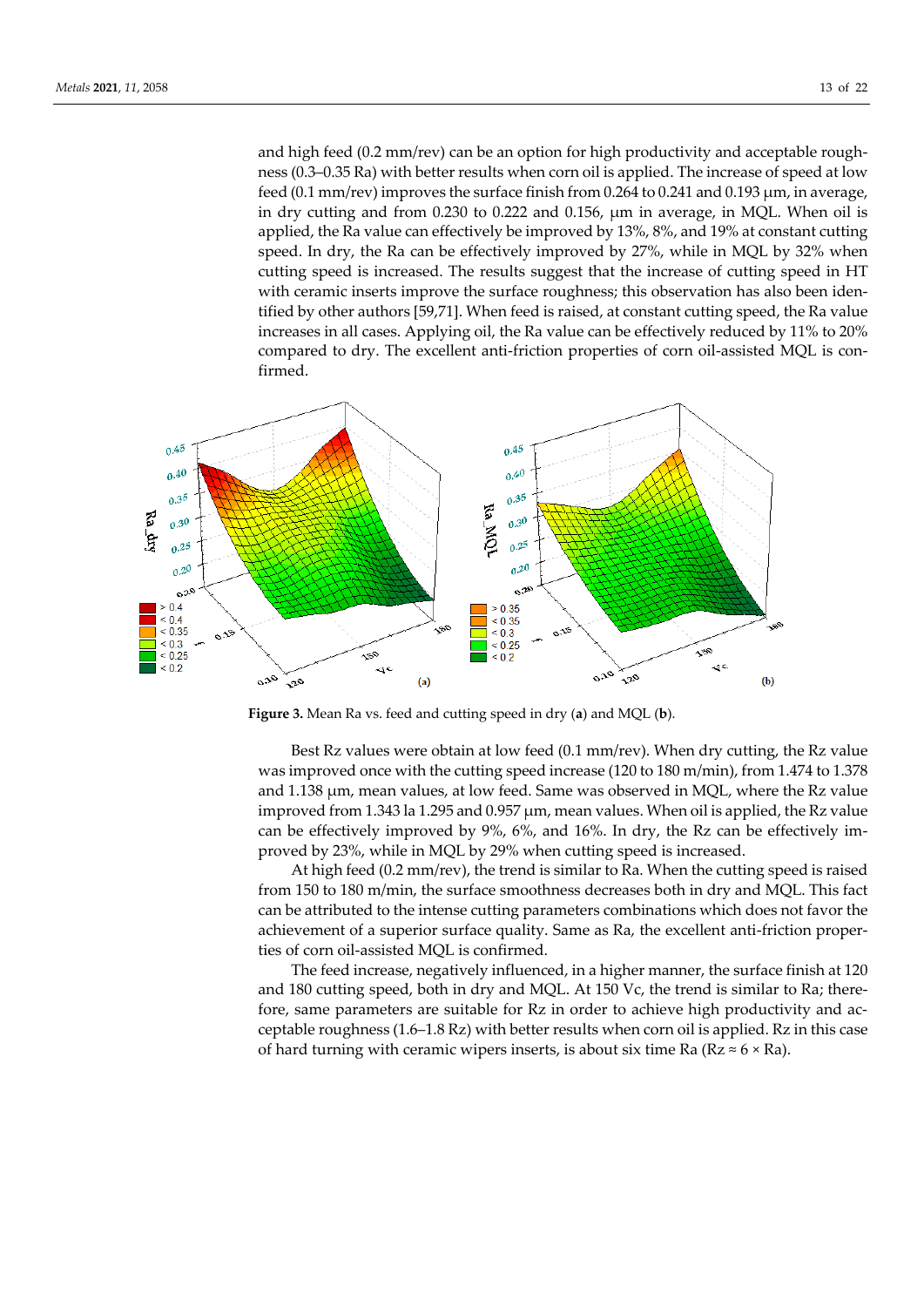

**Figure 4.** Mean Rz vs. feed and cutting speed in dry (**a**) and MQL (**b**).

The best Rpk values were obtain, same as Ra and Rz, at higher speed and lower feed. The values were improved from 0.488 to 0.435 and 0.312 μm, mean values, in dry at low feed. Under condition of MQL, Rpk values slightly increased from 0.398 to 0.415 μm, but improved from 0.415 la 0.274 μm when feed were increased from 0.15 to 0.2 mm/rev. When oil is applied the Rpk value can effectively be improved by 18%, 5%, and 12%, at constant speed. In dry, the Rpk can effectively be improved by 36%, while in MQL by 34% when cutting speed is increased. At high speed, the increase of feed lead to a linear increase of Rpk, while at low cutting speed the increase of feed is exponential and lead to a high increase of Rpk, especially when feed is raised from 0.15 to 0.2 mm/rev. We can conclude that Rpk values are more stable at high speed. Since this parameters is more sensible than Ra and Rz further research is necessary in order to better understand the influence of cutting parameters, but even then we can assume that the influence is similar to Ra and Rz. Same as Ra and Rz, the excellent anti-friction properties of corn oil assisted MQL is confirmed through the resulting values.



**Figure 5.** Mean Rpk vs. feed and cutting speed in dry (**a**) and MQL (**b**).

Due to the ability of the oil to achieve the tool–chip–workpiece interface in MQL, anti-friction properties, oil molecules that adhere on the metal surface, and relative high saturated and monounsaturated fatty acids, the corn oil is able to create a strong lubricating film in cutting area with high lubricating properties. Therefore, corn oil assisted MQL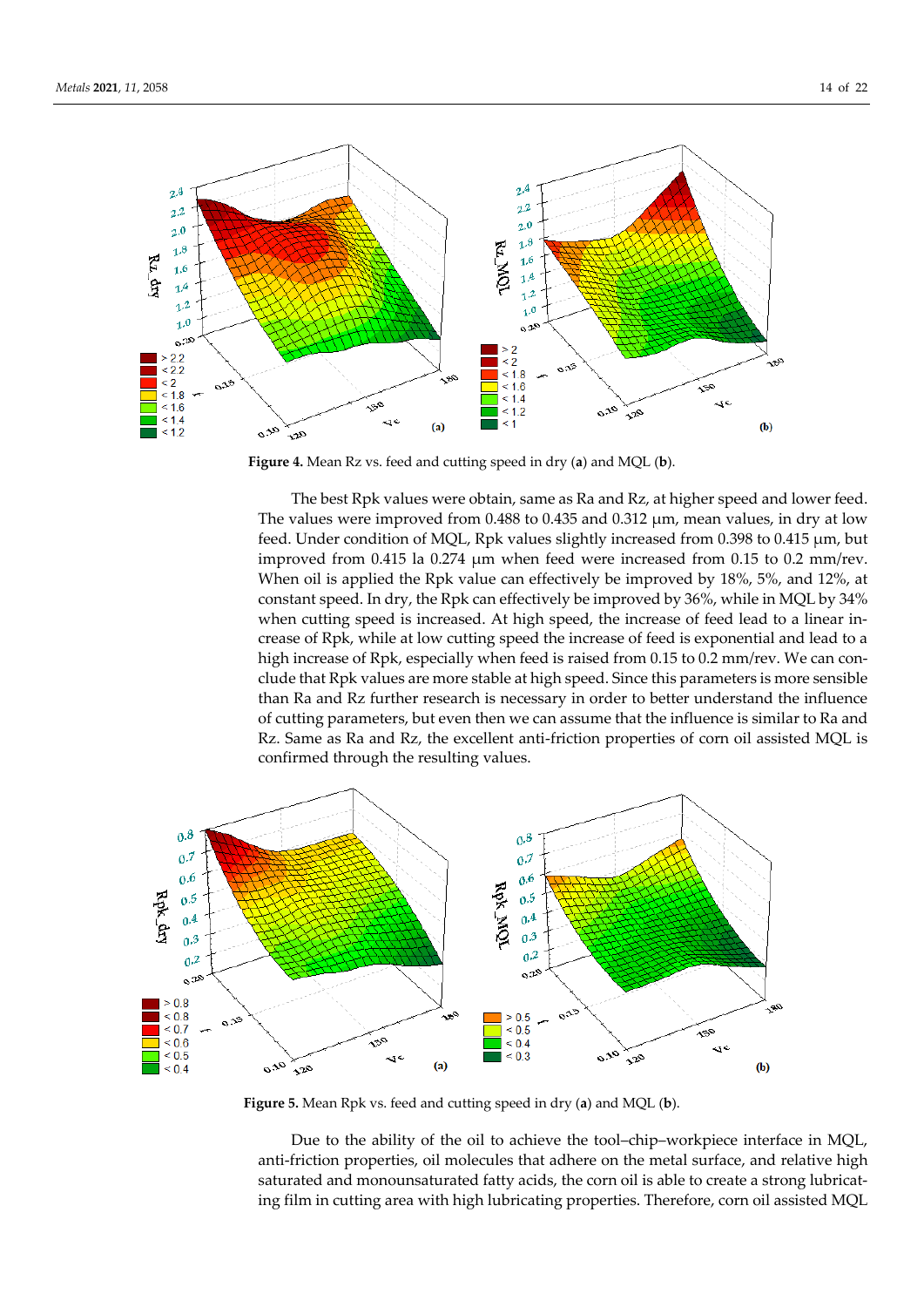hard turning with wiper inserts improve the surface roughness, due to the lubricating effect of oil and his capability to penetrate the tool–workpiece interface. An increase of feed in the range of 0.1–0.15 mm/rev can be easily sustained in order to achieve better

# *4.2. Tool Wear Analysis*

In cutting operations, due to friction, a large amount of heat is generated in the cutting zone. Most of this, about 80%, is removed through chip and the rest by tool and workpiece (depending on the thermal conductivity) which means that surface alterations, accuracy deviations and rapid tool wear can appear. Decreasing the quantity of heat or improving the transfer into chip leads to better surface finish, longer tool life, and process control. MQL aims to reduce the friction, cutting temperature, heat generation, and to improve the heat transfer through its lubricating capacity, ability to remove the chip from cutting zone and wettability [17,21,72]. Sending air-oil mist under high pressure into the cutting zone, proper cooling, and lubrication is obtained.

productivity without affecting the surface finish excessively. The highest cutting speed

provided the best surface roughness and also the best productivity.

Flank wear is the main type of wear which can be found in hard turning. Since ceramic inserts were used in this experiment, the crater wear is not evident due their excellent chemical stability which provide resistance to diffusion [8]. The wear observed in experiments is mainly flank wear generated due to abrasion mechanism caused by the hard particles from workpiece. Figure 6 shows the progression of tools wear with cutting time, in minutes, and the related Ra roughness. In the first minutes, the surface roughness is much better in MQL than in dry cutting, an improve of 30%, while as wear increases the difference between dry and MQL is decreasing to 8% after 16.6 min and 9% after 28 min. Due to excellent anti-friction and anti-wear properties of corn oil and strong lubricating film created tool wear was minimized and surface finish was improved throughout the experiment. The tool life in dry was around 25.5 min while in MQL reached 30 min, at a flank wear of 0.3 mm. The tool life can effectively be improved by 17.6%.



**Figure 6.** Tool wear progression and related Ra.

The main wear mechanism found in experiment is abrasion. In Figure 7, the flank wear can be observed. After 14 min of cutting, the flank wear measured in dry cutting was 0.19 mm, while in MQL was 0.16 mm. No premature fail as chipping or fracturing was observed in this point. Applying corn oil in MQL hard turning of AISI D2, the tool life is improved with 15.8% after 14 min. of cutting.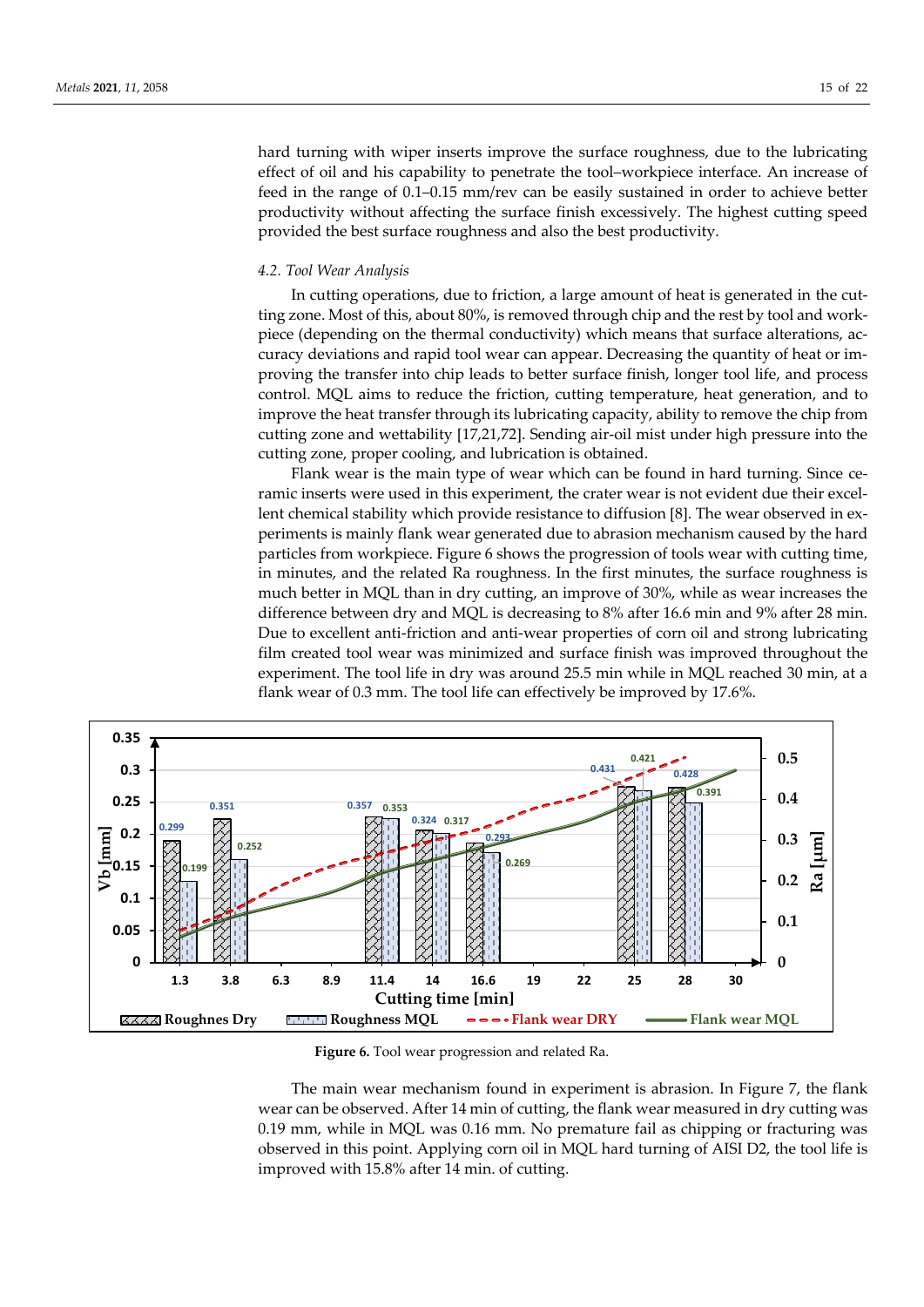

**Figure 7.** Flank wear in dry (**a**) and MQL (**b**) after 14 min cutting time.

Figures 8 and 9 shows the tool wear after 28 min in dry and MQL cutting. When MQL is applied, the flank wear is regular, small abrasive particles are found on the rake face and a small chipping of the edge can be observed. Likewise, due to anti-wear and lubricating and cooling effect of the oil and ability of oil–air mist to eliminate the micro-particles the abrasion of tool when oil is applied is less than in dry. The oil film can be a barrier for the hard micro-particles from the piece which causes the abrasions of the flank face. The Ra obtained after 28 min is 0.391 μm. In dry cutting, severe chipping and adhesion can be observed after 28 min, while the Ra obtained was 0.428 μm. The lack of cooling and lubrications lead to higher quantity of heat, higher temperature, which promotes the diffusion and adhesion. Figure 9 shows, in addition to abrasion, the presence of material adhered on rake face, large chipping, and a more pronounced crater wear due to more quantity of heat generated during cutting.

It can be concluded that the heat generation in dry and lack of lubrications affected the cutting edge in negative way, while in MQL, the properties of corn oil applied on the rake face improved the lubrication and the cooling in tool–chip interface, maintaining a good quality of cutting edge and surface.



**Figure 8.** Tool wear after 28 min cutting time in MQL.

The Hypothesis 3 (H3) is confirmed, namely, tool wear in corn oil-assisted MQL is less than in dry cutting.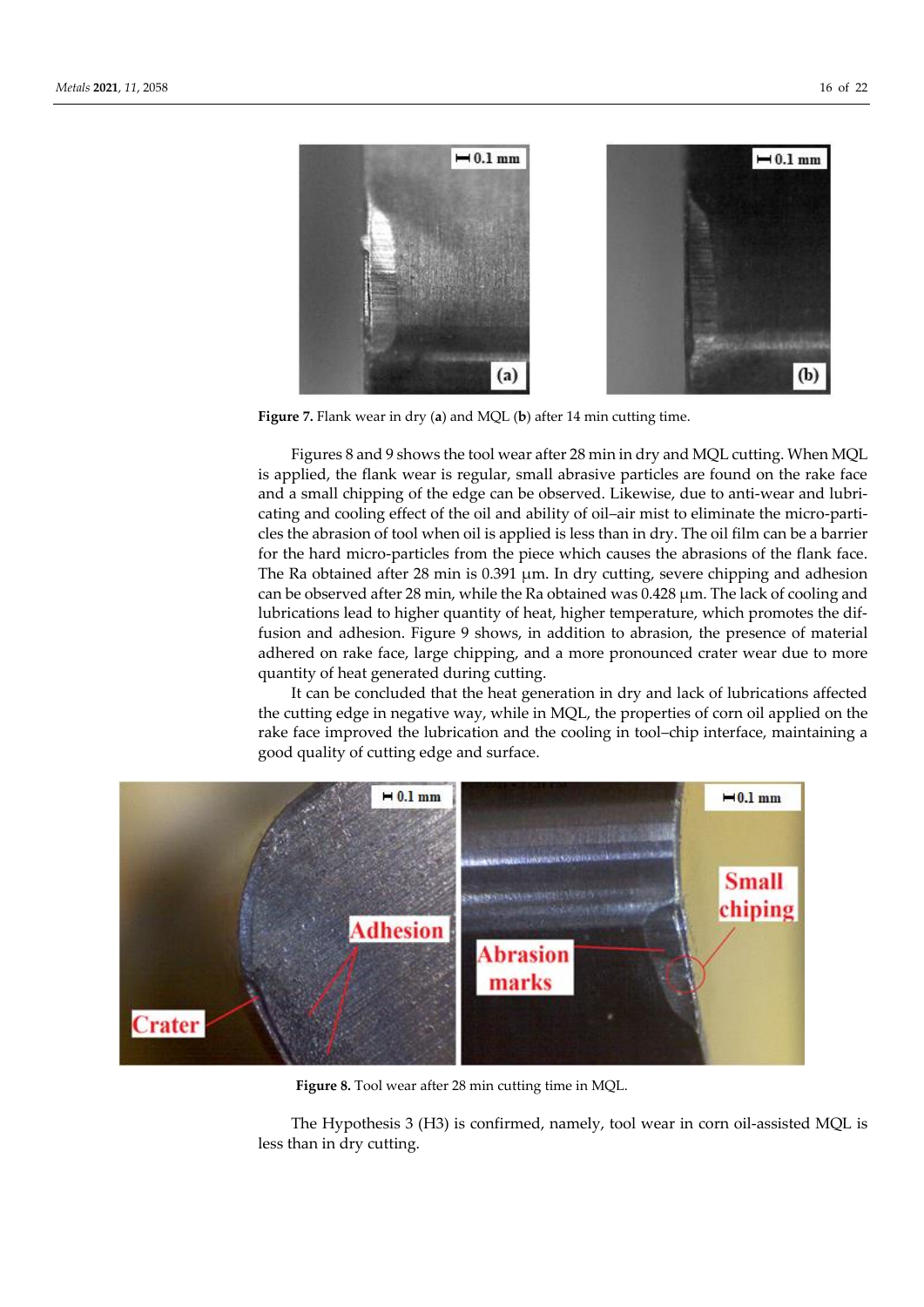

**Figure 9.** Tool wear after 28 min cutting time in dry.

Ceramic inserts are a viable alternative to more expensive CBN insert for finishing hard turning. Since after 28 min of cutting, the surface shows a good quality, i.e., roughness Ra 0.4 μm, the implementation and industrial utilization in hard turning is possible, in order to replace grinding.

#### *4.3. Costs Analysis*

The use of corn oil as cutting fluid instead of dry turning has also economic benefits, in addition to quality benefits. The lubricating action leads to reduction of friction and cutting forces; lower cutting forces means lower power and lower energy consumption. Many studies proved that cutting forces are reduced in MQL compared with dry cutting [33,41,42,60,73], thus less energy in consumed in machining.

The acquisition price for a ceramic wiper insert is around 15 Eur/insert, as a mean value of four cutting insert available on the market. An increase with 10–20% (in average 15%) in tool life means that the tools cost decrease with 1.5–3 Eur (in average 2.25 Eur) on insert. The energy consumption is smaller in MQL due to lower cutting forces, thus an energy cost saving arise. Since in this research the energy consumed in MQL and dry cutting was not considered, we can assume that the reduction in energy consumed due to lower cutting forces in MQL is equal with the energy consumed for compressed air used in MQL. The oil consumption is 50 mL/h at an average price of 1 Eur/L. The material cost for MQL system, on actual Romanian market, is about 117 Eur composed of: gun spray (≈14 Eur), pneumatic hoose (≈8 Eur), pressure regulator (≈25 Eur), and magnetic arm (≈70 Eur). The values are determined as a mean value of 3–5 prices existing on the market. The compressed air installation was not considered as cost element since is found in any production unit as it is necessary for cleaning the workplace, for chip removing, or for tool changing if the machine has a pneumatic system. Table 8 presents the cost estimation as a comparison between the two cutting methods. The conclusion regarding the economic aspect of the implementation of corn oil-assisted MQL in hard turning is that consistent cost saving is obtained from tool life improvement, while the MQL system cost is recovered in 109 h of cutting, in actual condition. The Hypothesis 4 (H4) is confirmed, namely, the goal of green manufacturing, when corn oil is used, is achievable in economic conditions.

Every improvement in MQL parameters as volume, flow rate, pressure, nozzle distance, and angle lead to longer tool life, lower cutting forces, and lower costs with energy consumed which result a faster cost recovery rate of the lubrication system.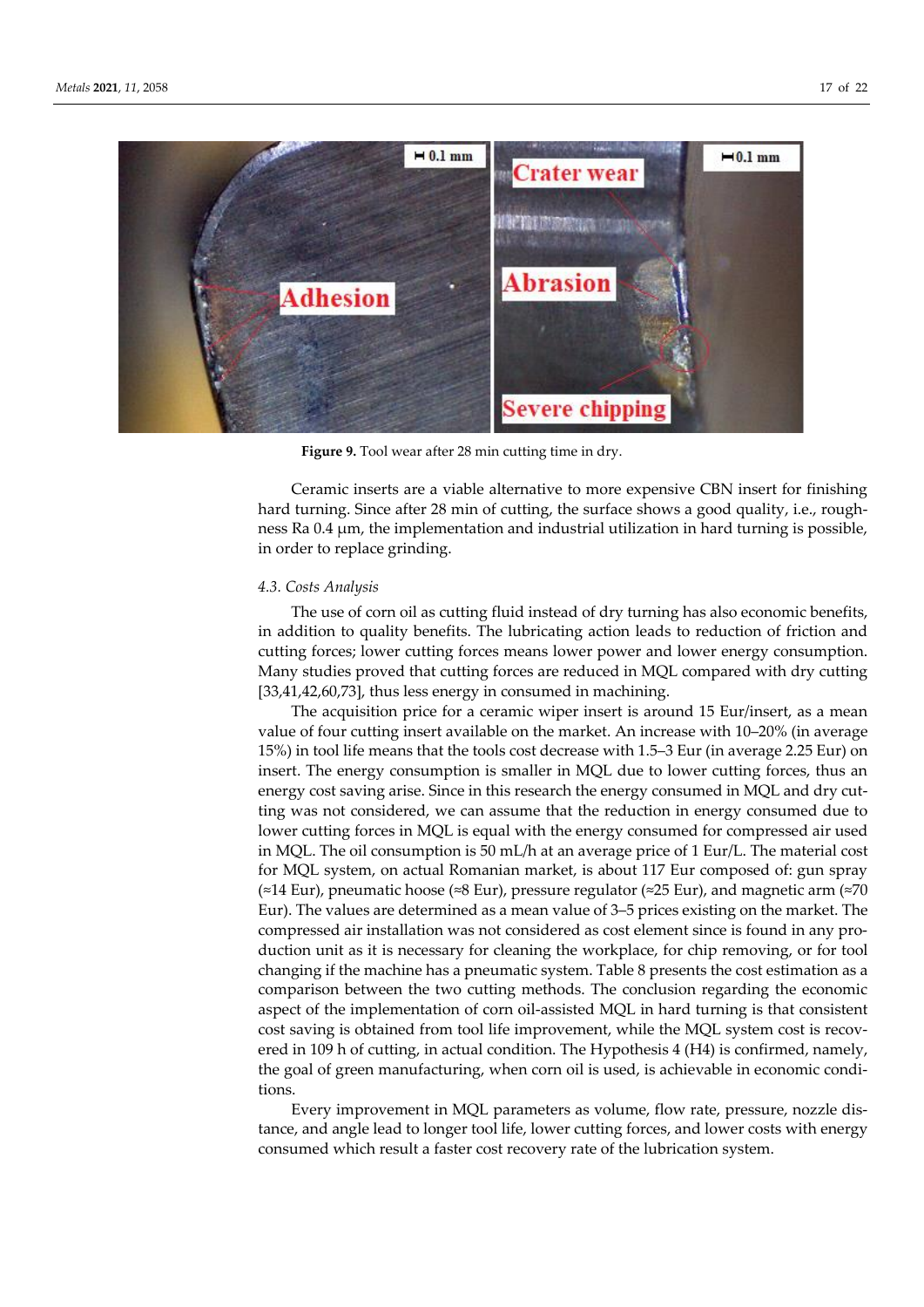| <b>Cost Element</b>                  | Price                            | Saving in MQL                                                |                                    |  |  |
|--------------------------------------|----------------------------------|--------------------------------------------------------------|------------------------------------|--|--|
|                                      |                                  | Eur/Time Unit                                                | $\mathbf{0}_{\mathbf{0}}^{\prime}$ |  |  |
| Cutting insert/1 pc                  | 15 Eur/insert<br>3.75 Eur/corner | $+0.562$ Eur/30' cutting time                                | $+15%$                             |  |  |
| Machine energy con-<br>sumption      | $\approx 0.12$ Eur/kWh           | $\approx +0.05$ Eur/30' cutting time                         | $-9.5%$                            |  |  |
| Compressed air energy<br>consumption | $\approx 0.12$ Eur/kWh           | $\approx$ -0.05 Eur/30' cutting time                         | $+9.5%$                            |  |  |
| Oil consumption-50<br>mL/h           | 1 Eur/Liter                      | $-0.025$ Eur/30' cutting time                                |                                    |  |  |
| Process cost saving                  |                                  | $0.537/30'$ cutting time<br>$\approx$ 1.074 Eur/h of cutting |                                    |  |  |

**Table 8.** Cost estimation as a comparison between cutting methods.

Some of the qualitative benefit us using MQL could also be translated into quantitative benefits. The surface finish improvement in MQL allow to increase feed, with a certain percentage, compared with dry cutting. The increase of feed in MQL will result in same surface finish, same cutting forces, and energy consumption as in dry, but the machining time will decrease. Thus, the productivity will be improved, especially in mass production. This hypothesis should be verified and could be a future research direction as well a more comprehensive cost analysis.

## **5. Conclusions**

The paper conducts research with the requirements of green manufacturing, with favorable consequences both technically and economically. Applying vegetable oil as cutting fluid is the right way to a cleaner and sustainable production. The performance of commercial available corn oil was investigating with regard to surface roughness and tool wear, on AIDI D2 hardened steel with ceramic wiper inserts. The following conclusions can be summarized from the research:

- Ra values lower than 0.2 μm, Rz lower than 1 μm and Rpk lower than 0.4 μm can be easily achieved at 180 m/min and 0.1 mm/rev;
- Surface roughness better than grinding can be obtained with ceramic inserts;
- Feed is the most important parameter affecting the surface roughness, followed by the lubricating method and cutting speed. All three parameters are statistically significant;
- Applying corn oil, Ra is improved by 8% to 19%, Rz by 6% to 16%, and Rpk by 5% to 18% at constant speed;
- The increase of speed in HT with ceramic inserts improve Ra by 27%, Rz by 23% and Rpk by 36% in dry cutting, while applying corn oil Ra is improved by 32%, Rz by 29%, and Rpk by 34%;
- Due to relative high saturated and monounsaturated fatty acids corn oil is able to create a strong lubricating film in cutting area with high lubricating properties which improve the tool wear and surface finish;
- The tool wear is improved when corn oil is applied with 17.6% compared to dry cutting;
- Lower tool wear was observed in MQL than in dry. Main wear mechanism were abrasions. In dry cutting adhesion and severe chipping was observed;
- Tool life reached 25.5 min. in dry while in MQL reached 30 min., at 0.3 mm Vb;
- Corn oil can successfully be used as cutting lubricant in hard turning;
- The goal of green manufacturing, when corn oil is used, is achievable in economic conditions.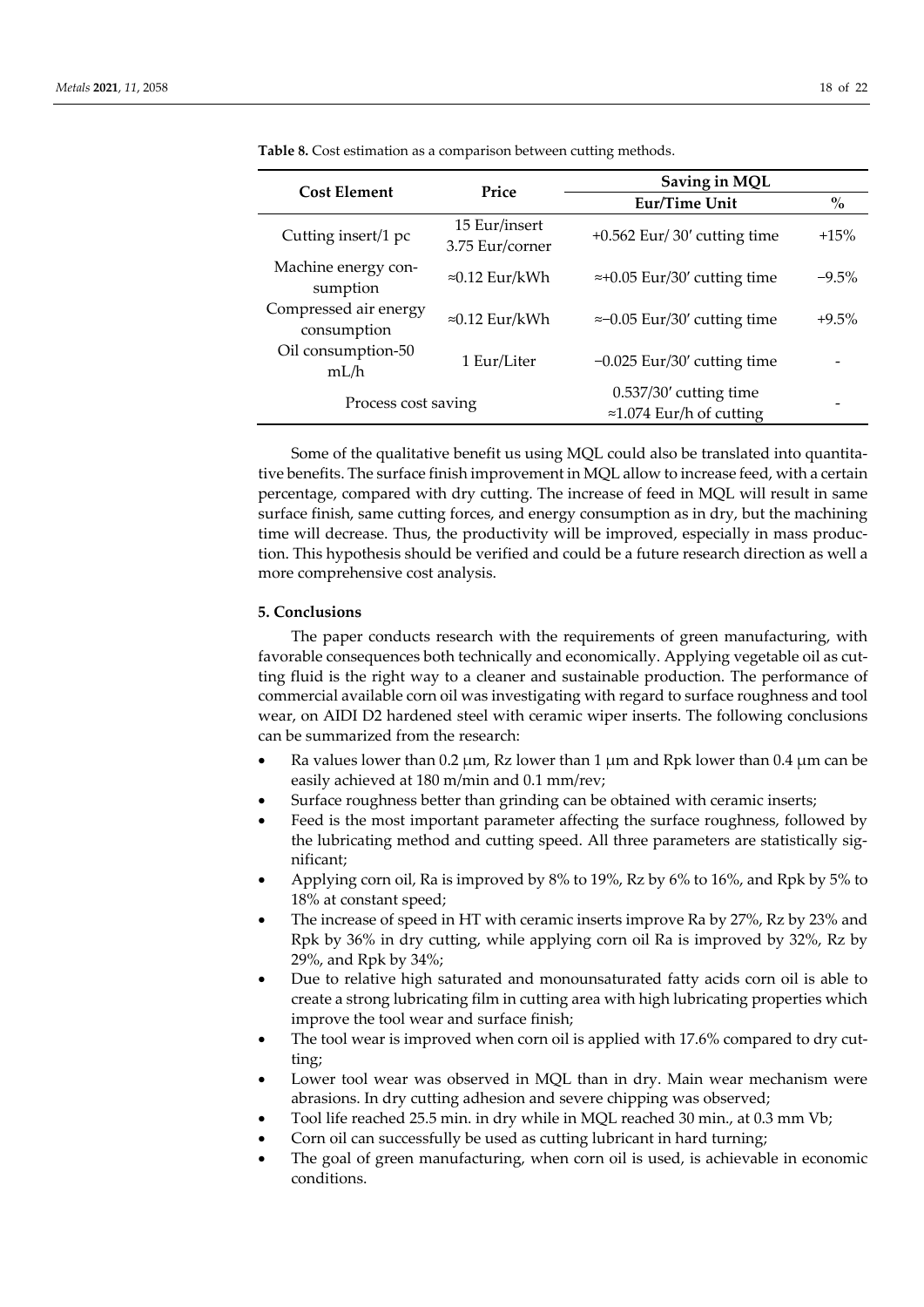Further research shall focus on investigating the influence of corn oil on cutting forces, residual stress, and white layers and on some parameters related to sustainability such as power, energy consumption, and carbon emissions, compared with other types of vegetable oil.

**Author Contributions:** Conceptualization, B.A.; methodology, B.A. and G.C.; software, B.A. and M.B.; validation, L.-I.C. and G.C.; formal analysis, B.A. and C.G.; investigation, B.A.; resources, B.A. and F.A.S.; data curation, B.A. and C.G.; writing—original draft preparation, B.A.; writing—review and editing, B.A. and G.C.; visualization, B.A.; supervision, L.-I.C. and G.C.; project administration, B.A. and C.G.; funding acquisition, B.A. and F.A.S. All authors have read and agreed to the published version of the manuscript.

**Funding:** This research received no external funding.

**Data Availability Statement:** The data presented in this study are available on request from the corresponding author.

**Acknowledgments:** Authors would like to thank Sandvik Coromant Romania for their support in providing the cutting inserts for experiments.

**Conflicts of Interest:** The authors declare no conflict of interest.

#### **Nomenclature**

| HТ           | Hard turning                 |
|--------------|------------------------------|
| MQL          | Minimal quantity lubrication |
| CFs          | Cutting fluids               |
| GCF          | Green cutting fluids         |
| MWF          | Metal working fluids         |
| Vc           | Cutting speed                |
| f            | Feed                         |
| Lub.         | Lubrication type             |
| Ra           | Arithmetical mean roughness  |
| Rz           | Peak to valley height        |
| Rpk          | Reduced peak height          |
| <b>ANOVA</b> | Analysis of variance         |
| Rpk          | Reduced peak height          |

#### **References**

- 1. Weinert, K.; Inasaki, I.; Sutherland, J.W.; Wakabayashi, T. Dry Machining and Minimum Quantity Lubrication. *CIRP Ann.— Manuf. Technol.* **2004**, *53*, 511–537.
- 2. Neugebauer, R.; Drossel, W.; Wertheim, R.; Hochmuth, C.; Dix, M. Resource and Energy Efficiency in Machining Using High-Performance and Hybrid Processes. *Procedia CIRP* **2012**, *1*, 3–16.
- 3. Klocke, F.; Brinksmeier, E.; Weinert, K. Capability Profile of Hard Cutting and Grinding Processes. *CIRP Ann.—Manuf. Technol*. **2005**, *54*, 22–45.
- 4. Tonshoff, H.K.; Arendt, C.; Ben Amor, R. Cutting of Hardened Steel. *CIRP Ann.—Manuf. Technol*. **2000**, *49*, 547–566.
- 5. Abbas, A.T.; Pimenov, D.Y.; Erdakov, I.N.; Mikolajczyk, T.; El Danaf, E.A.; Taha, M.A. Minimization of Turning Time for High-Strength Steel with a given Surface Roughness Using the Edgeworth–Pareto Optimization Method. *Int. J. Adv. Manuf. Technol*. **2017**, *93*, 2375–2392.
- 6. Gupta, M.K.; Khan, A.M.; Song, Q.; Liu, Z.; Khalid, Q.S.; Jamil, M.; Kuntoğlu, M.; Usca, Ü.A.; Sarıkaya, M.; Pimenov, D.Y. A Review on Conventional and Advanced Minimum Quantity Lubrication Approaches on Performance Measures of Grinding Process. *Int. J. Adv. Manuf. Technol.* **2021**, *117*, 729–750.
- 7. Grzesik, W.; Wanat, T. Surface Finish Generated in Hard Turning of Quenched Alloy Steel Parts Using Conventional and Wiper Ceramic Inserts. *Int. J. Mach. Tools Manuf*. **2006**, *46*, 1988–1995.
- 8. Grzesik, W. Influence of Tool Wear on Surface Roughness in Hard Turning Using Differently Shaped Ceramic Tools. *Wear* **2008** *265,* 327–335.
- 9. Stephenson, A.D.; Agapiou, J.S. *Metal Cutting Theory and Practice*, 3rd ed.; Taylor & Francis Group: Boca Raton, FL, USA, 2016.
- 10. Abbas, A.T.; Gupta, M.K.; Soliman, M.S.; Mia, M.; Hegab, H.; Luqman, M.; Pimenov, D.Y. Sustainability Assessment Associated with Surface Roughness and Power Consumption Characteristics in Nanofluid MQL-Assisted Turning of AISI 1045 Steel. *Int. J. Adv. Manuf. Technol.* **2019**, *105*, 1311–1327.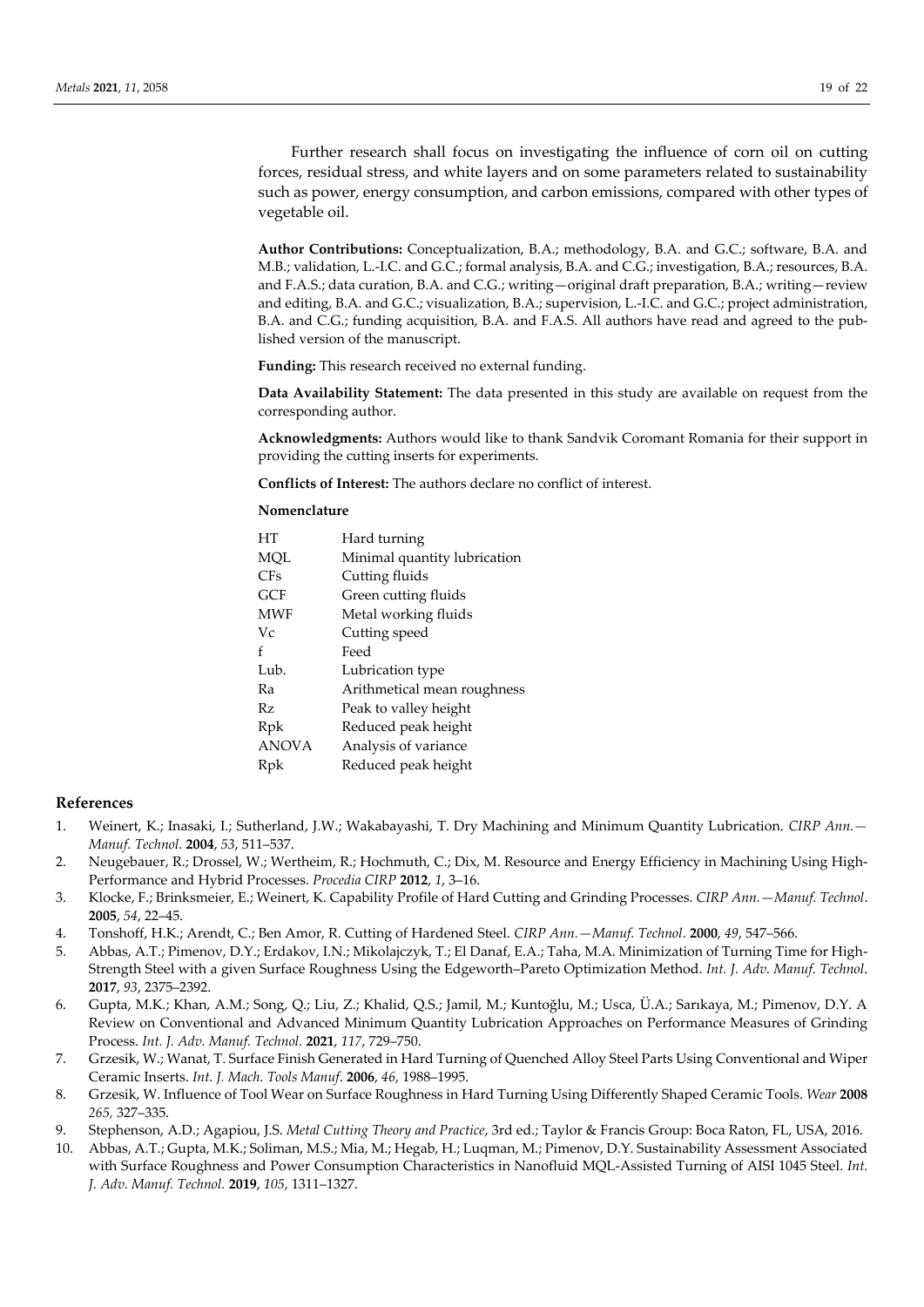- 11. Pimenov, D.Y.; Mia, M.; Gupta, M.K.; Wojciechowski, S.; Mikolajczyk, T.; Kapłonek, W. Improvement of Machinability of Ti and Its Alloys Using Cooling-Lubrication Techniques: A Review and Future Prospect. *J. Mater. Res. Technol.* **2021**, *11*, 719–753.
- 12. Dubey, V.; Sharma, A.K.; Vats, P.; Pimenov, D.Y.; Giasin, K.; Chuchala, D. Study of a Multicriterion Decision-Making Approach to the Mql Turning of Aisi 304 Steel Using Hybrid Nanocutting Fluid. *Materials* **2021**, *14*, 7207.
- 13. Singh, R. Minimum Quantity Lubrication Turning of Hard to Cut Materials—A Review. *Mater. Today Proc*. **2020**, *37 Pt 2*, 3601– 3605.
- 14. Mia, M.; Gupta, M.K.; Singh, G.; Królczyk, G.; Pimenov, D.Y. An Approach to Cleaner Production for Machining Hardened Steel Using Different Cooling-Lubrication Conditions. *J. Clean. Prod.* **2018**, *187*, 1069–1081.
- 15. Carvalho, D.O.A.; da Silva, L.R.R.; Sopchenski, L.; Jackson, M.J.; Machado, Á .R. Performance Evaluation of Vegetable-Based Cutting Fluids in Turning of AISI 1050 Steel. *Int. J. Adv. Manuf. Technol*. **2019**, *103*, 1603–1619.
- 16. Tai, B.L.; Stephenson, D.A.; Furness, R.J.; Shih, A.J. Minimum Quantity Lubrication (MQL) in Automotive Powertrain Machining. *Procedia CIRP* **2014**, *14*, 523–528.
- 17. Paul, I.D.; Bhole, G.P.; Chaudhari, J.R. A Review on Green Manufacturing: It's Important, Methodology and Its Application. *Procedia Mater. Sci.* **2014**, *6*, 1644–1649.
- 18. Elmunafi, M.H.S.; Mohd Yusof, N.; Kurniawan, D. Effect of Cutting Speed and Feed in Turning Hardened Stainless Steel Using Coated Carbide Cutting Tool under Minimum Quantity Lubrication Using Castor Oil. *Adv. Mech. Eng.* **2015**, *7*, 1–7.
- 19. Gutnichenko, O.; Bushlya, V.; Bihagen, S.; Ståhl, J.E. Influence of graphite nanoadditives to vegetable-based oil on machining performance when MQCL assisted hard turning, *Procedia CIRP* **2018**, *77*, 437–440.
- 20. Wang, X.; Li, C.; Zhang, Y.; Ding, W.; Yang, M.; Gao, T.; Cao, H.; Xu, X.; Wang, D.; Said, Z.; et al. Vegetable Oil-Based Nanofluid Minimum Quantity Lubrication Turning: Academic Review and Perspectives*. J. Manuf. Process* **2020**, *59*, 76–97.
- 21. Heisel, U.; Lutz, M.; Spath, D.; Wassmer, R.; Walter, U. Application of Minimum Quantity Cooling Lubrication Technology in Cutting Processes. *Prod. Eng.* **1994**, *II*, 49–54.
- 22. Wang, X.; Li, C.; Zhang, Y.; Said, Z.; Debnath, S.; Sharma, S.; Yang, M.; and Gao, T. Influence of Texture Shape and Arrangement on Nanofluid Minimum Quantity Lubrication Turnin. *Int. J. Adv. Manuf. Technol*. **2021**, doi:10.1007/s00170-021-08235-4.
- 23. Boubekri, N.; Shaikh, V. Minimum Quantity Lubrication (MQL) in Machining: Benefits and Drawbacks. *J. Ind. Intell. Inf*. **2014**, *3*, 205–209.
- 24. Shashidhara, Y.M.; Jayaram, S.R. Vegetable Oils as a Potential Cutting Fluid—An Evolution. *Tribiol. Int.* **2010**, *43*, 1073–1081.
- 25. Agrawal, S.M.; Lahane, S.; Patil, N.G.; Brahmankar, P.K. Experimental Investigations into Wear Characteristics of M2 Steel Using Cotton Seed Oil. *Procedia Eng.* **2014**, *97*, 4–14.
- 26. Khan, M.M.A.; Dhar, N.R. Performance Evaluation of Minimum Quantity Lubrication by Vegetable Oil in Terms of Cutting Force, Cutting Zone Temperature, Tool Wear, Job Dimension and Surface Finish in Turning AISI-1060 Steel. *J. Zhejiang Univ. A* **2006**, *7*, 1790–1799.
- 27. Debnath, S.; Reddy, M.M.; Yi, Q.S. Environmental Friendly Cutting Fluids and Cooling Techniques in Machining: A Review. *J. Clean. Prod*. **2014**, *83*, 33–47.
- 28. Duan, Z.; Yin, Q.; Li, C.; Dong, L.; Bai, X.; Zhang, Y.; Yang, M.; Jia, D.; Li, R.; Liu, Z. Milling Force and Surface Morphology of 45 Steel under Different Al2O<sup>3</sup> Nanofluid Concentrations. *Int. J. Adv. Manuf. Technol.* **2020**, *107*, 1277–1296.
- 29. Duan, Z.; Li, C.; Zhang, Y.; Dong, L.; Bai, X.; Yang, M.; Jia, D.; Li, R.; Cao, H.; Xu, X. Milling Surface Roughness for 7050 Aluminum Alloy Cavity Influenced by Nozzle Position of Nanofluid Minimum Quantity Lubrication. *Chin. J. Aeronaut.* **2021**, *34*, 33– 53.
- 30. Chinchanikar, S.; Salve, A.V.; Netake, P.; More, A.; Kendre, S.; Kumar, R. Comparative Evaluations of Surface Roughness During Hard Turning under Dry and with Water-Based and Vegetable Oil-Based Cutting Fluids. *Procedia Mater. Sci*. **2014**, *5*, 1966– 1975.
- 31. Gunjal, S.U.; Patil, N.G. Experimental Investigations into Turning of Hardened AISI 4340 Steel Using Vegetable Based Cutting Fluids under Minimum Quantity Lubrication. *Procedia Manuf.* **2018**, *20*, 18–23.
- 32. Xavior, M.A.; Adithan, M. Determining the Influence of Cutting Fluids on Tool Wear and Surface Roughness during Turning of AISI 304 Austenitic Stainless Steel. *J. Mater. Process. Technol*. **2009**, *209*, 900–909.
- 33. Ghuge, N.C.; Mahalle, A.M. Performance Evaluation of Vegetable Oil during Turning of AISI4130 in Terms of Temperature and Surface Roughness Performance Evaluation of Vegetable Oil during Turning of AISI4130 in Terms of Temperature and Surface Roughness. *IJESC* **2016**, *6,* 5879–5881.
- 34. Lawal, S.A.; Choudhury, I.A.; Nukman, Y. Application of Vegetable Oil-Based Metalworking Fluids in Machining Ferrous Metals—A Review. *Int. J. Mach. Tools Manuf*. **2012**, *52*, 1–12.
- 35. Ghatge, D.A.; Ramanujam, R.; Sudhakar Reddy, B.; Vignesh, M. Improvement of Machinability Using Eco-Friendly Cutting Oil in Turning Duplex Stainless Steel. *Mater. Today Proc.* **2018**, *5*, 12303–12310.
- 36. Padmini, R.; Vamsi Krishna, P.; Mahith, S.; Kumar, S. Influence of green nanocutting fluids on machining performance using minimum quantity lubrication technique. *Mater. Today Proc.* **2019**, *18*, 1435–1449.
- 37. Padmini, R.; Vamsi Krishna, P.; Krishna Mohana Rao, G. Effectiveness of Vegetable Oil Based Nanofluids as Potential Cutting Fluids in Turning AISI 1040 Steel. *Tribol. Int.* **2015**, *94*, 490–501.
- 38. Raj, A.; Leo Dev Wins, K.; Dev Anand, M.; Varadarajan, A.S. Performance Evaluation of Vegetable Oil Based Cutting Fluid during Hard Turning of AISI 4340 Steel with Minimal Cutting Fluid Application. *Indian J. Sci. Technol*. **2016**, *9*, 1–5.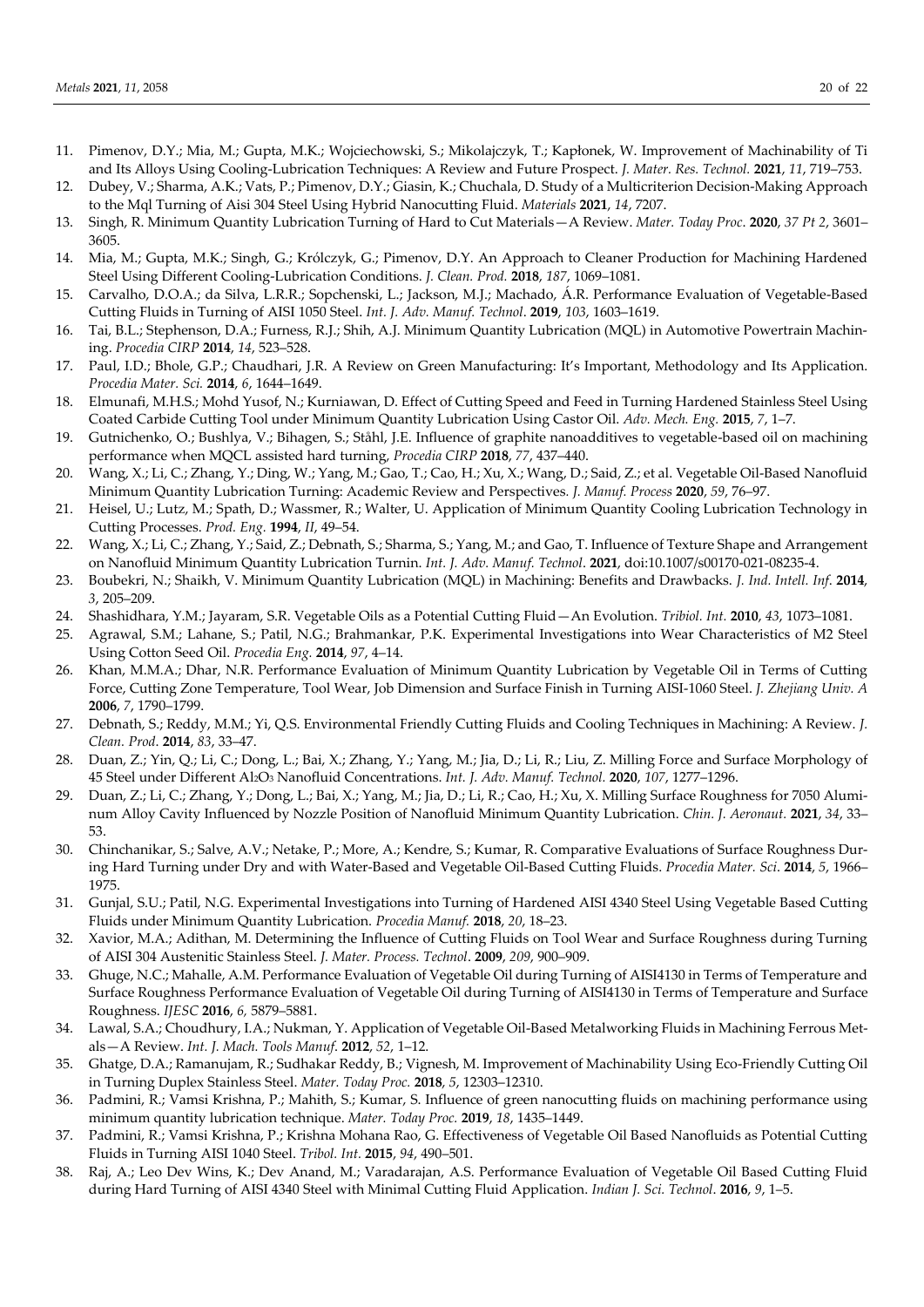- 39. Ghuge, N.C.; Mahalle, A.M. Response Surface Modeling for Cutting Force and Power Consumption during Turning Using Vegetable Oils. *JET* **2017**, *7*, 75–86.
- 40. Belluco, W.; De Chiffre, L. Performance Evaluation of Vegetable-Based Oils in Drilling Austenitic Stainless Steel. *J. Mater. Process. Technol.* **2004**, *148*, 171–176.
- 41. Elmunafi, M.H.S.; Kurniawan, D.; Noordin, M.Y. Use of Castor Oil as Cutting Fluid in Machining of Hardened Stainless Steel with Minimum Quantity of Lubricant. *Procedia CIRP* **2015**, *26*, 408–411.
- 42. Pereira, O.; Martín-Alfonso, J.E.; Rodríguez, A.; Calleja, A.; Fernández-Valdivielso, A.; López de Lacalle, L.N. Sustainability Analysis of Lubricant Oils for Minimum Quantity Lubrication Based on Their Tribo-Rheological Performance. *J. Clean. Prod.* **2017**, *164*, 1419–1429.
- 43. Suresh, R.K.; Krishnaiah, G.; Venkataramaiah, P. An Experimental Investigation with Minimum Quantity Lubrication and Its Comparison with Various Vegetable Oil Based Cutting Fluids during Turning. *Mater. Today Proc.* **2017**, *4*, 8758–8768.
- 44. Khunt, C.P.; Makhesana, M.A.; Patel, K.M.; Mawandiya, B.K. Performance assessment of vegetable oil-based minimum quantity lubrication (MQL) in drilling*. Mater. Today Proc*. **2020**, *44*, 341–345.
- 45. Mahadi, M.A.; Choudhury, I.A.; Azuddin, M.; Nukman, Y. Use of Boric Acid Powder Aided Vegetable Oil Lubricant in Turning AISI 431 Steel. *Procedia Eng.* **2017**, *184*, 128–136.
- 46. Rahim, E.; Sasahara, H. Performance of Palm Oil as a Biobased Machining Lubricant When Drilling Inconel 718. *MATEC Web Conf*. **2017**, *101*, 80–85.
- 47. Abd Rahim, E.; Sasahara, H. A Study of the Effect of Palm Oil as MQL Lubricant on High Speed Drilling of Titanium Alloys. *Tribol. Int.* **2011**, *44*, 309–317.
- 48. Singh, A.; Philip, D.; Ramkumar, J. Quantifying Green Manufacturability of a Unit Production Process Using Simulation. *Procedia CIRP* **2015**, *29*, 257–262.
- 49. Dilip Maruthi, G.; Rashmi, R. Green Manufacturing: It's Tools and Techniques That Can Be Implemented in Manufacturing Sectors. *Mater. Today Proc.* **2015**, *2*, 3350–3355.
- 50. Dornfeld, D.A. Moving towards Green and Sustainable Manufacturing. *Int. J. Precis. Eng. Manuf.—Green Technol.* **2014**, *1*, 63–66.
- 51. Sivarajan, S.; Padmanabhan, R. Green Machining and Forming by the Use of Surface Coated Tools. *Procedia Eng.* **2014**, *97*, 15– 21.
- 52. Arsene, B.; Pascariu, G.P.; Sarbu, F.A.; Barbu, M.; Calefariu, G. Green Manufacturing by Using Organic Cooling-Lubrication Fluids. *IOP Conf. Ser. Mater. Sci. Eng.* **2018**, *399*, 012001*.*
- 53. Junyan, L.; Huanpeng, L.; Rongdi, H.; Yang, W. The Study on Lubrication Action with Water Vapor as Coolant and Lubricant in Cutting ANSI 304 Stainless Steel. *Int. J. Mach. Tools Manuf.* **2010**, *50*, 260–269.
- 54. Brinksmeier, E.; Meyer, D.; Huesmann-Cordes, A.G.; Herrmann, C. Metalworking Fluids—Mechanisms and Performance. *CIRP Ann.—Manuf. Technol.* **2015**, *64*, 605–628.
- 55. Rahim, E.A.; Ibrahim, M.R.; Rahim, A.A.; Aziz, S.; Mohid, Z. Experimental Investigation of Minimum Quantity Lubrication (MQL) as a Sustainable Cooling Technique. *Procedia CIRP* **2015**, *26*, 351–354.
- 56. Xiao, K.Q.; Zhang, L.C. The Effect of Compressed Cold Air and Vegetable Oil on the Subsurface Residual Stress of Ground Tool Steel. *J. Mater. Process. Technol.* **2006**, *178*, 9–13.
- 57. Dhar, N.R.; Kamruzzaman, M.; Ahmed, M. Effect of Minimum Quantity Lubrication (MQL) on Tool Wear and Surface Roughness in Turning AISI-4340 Steel. *J. Mater. Process. Technol.* **2006**, *172*, 299–304.
- 58. Cetin, M.H.; Ozcelik, B.; Kuram, E.; Demirbas, E. Evaluation of Vegetable Based Cutting Fluids with Extreme Pressure and Cutting Parameters in Turning of AISI 304L by Taguchi Method. *J. Clean. Prod.* **2011**, *19*, 2049–2056.
- 59. Bensouilah, H.; Aouici, H.; Meddour, I.; Yallese, M.A.; Mabrouki, T.; Girardin, F. Performance of Coated and Uncoated Mixed Ceramic Tools in Hard Turning Process. *Measurement* **2016**, *82*, 1–18.
- 60. Gajrani, K.K.; Ram, D.; Sankar, M.R. Biodegradation and Hard Machining Performance Comparison of Eco-Friendly Cutting Fluid and Mineral Oil Using Flood Cooling and Minimum Quantity Cutting Fluid Techniques. *J. Clean. Prod.* **2017**, *165*, 1420– 1435.
- 61. Sharma, A.K.; Tiwari, A.K.; Dixit, A.R. Effects of Minimum Quantity Lubrication (MQL) in machining processes using conventional and nanofluid based cutting fluids: A comprehensive review. *J. Clean. Prod.* **2016**, *127*, 1–18.
- 62. Sharma, J.; Sidhu, B. S. Investigation of Effects of Dry and near Dry Machining on AISI D2 Steel Using Vegetable Oil. *J. Clean. Prod*. **2014**, *66*, 619–623.
- 63. Khan, M.M.A.; Mithu, M.A.H.; Dhar, N.R. Effects of minimum quantity lubrication on turning AISI 9310 alloy steel using vegetable oil-based cutting fluid. *J. Mater. Process. Technol.* **2009**, *209*, 5573–5583.
- 64. Lohar, D.V.; Nanavaty, C.R. Performance evaluation of minimum quantity lubrication (MQL) using CBN during hard turning ofAISI 4340 and its comparison with dry and wet turning. *Bonfring Int. J. Ind. Eng. Manag. Sci.* **2013**, *3*, 102–106.
- 65. Justice.gov.md. Available online: http://www.justice.gov.md/file/Centrul%20de%20armonizare%20a%20legislatiei/Baza%20de%20date/Materiale%202010/Acte/Proiect%20RT%20Uleiuri%20Vegetale%20Comestibile%20(2010)/PHG%20Uleiuri%20Vegetale%20Comestibile (accessed on 4 May 2021).
- 66. Fasina, O.O.; Colley, Z. Viscosity and Specific Heat of Vegetable Oils as a Function of Temperature: 35°C to 180°C. *Int. J. Food Prop*. **2008**, *11*, 738–746.
- 67. Noureddini, H.; Teoh, B.C.; Davis Clements, L. Viscosities of vegetable oils and fatty acids. *J. Am. Oil Chem. Soc.* **1992**, *69*, 1189– 1191.